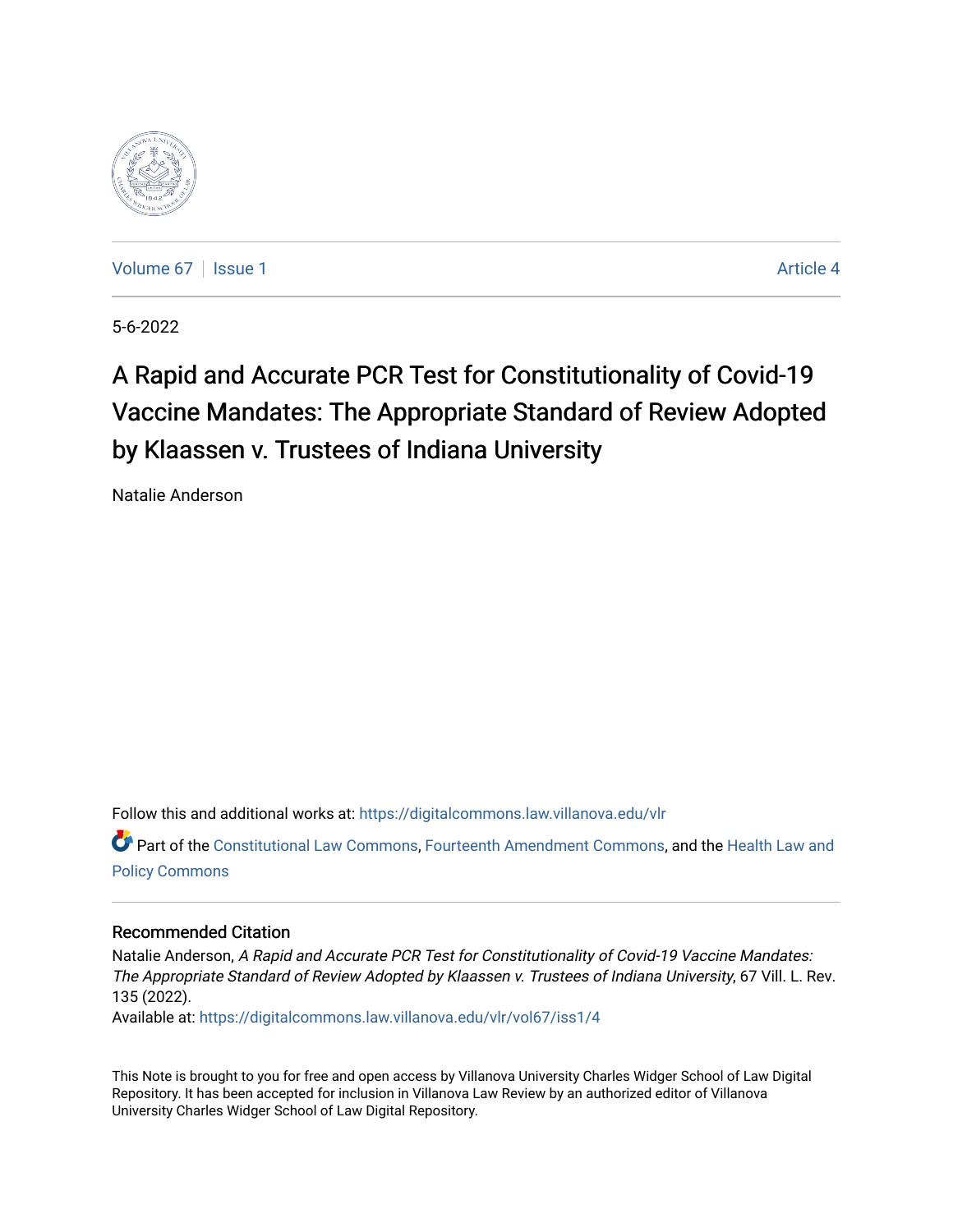### 2022]

# Notes

### A RAPID AND ACCURATE PCR TEST FOR CONSTITUTIONALITY OF COVID-19 VACCINE MANDATES: THE APPROPRIATE STANDARD OF REVIEW ADOPTED BY *KLAASSEN* <sup>V</sup>. *TRUSTEES OF INDIANA UNIVERSITY*

"Even liberty itself, the greatest of all rights, is not unrestricted license to act according to one's own will. It is only freedom from restraint under conditions essential to the equal enjoyment of the same right by others."1

NATALIE ANDERSON\*

#### I. COVID AND THE CONSTITUTION

Tony Roman owns a restaurant in California where an "un-vaccination policy" is in place: to enter the restaurant patrons must show proof that they have *not* been vaccinated.2 Roman has refused to comply with any and all government restrictions since the beginning of the pandemic, and he refers to the executive branch that creates the restrictions as "tiny tyrants."3 Roman feels that the "American way of life is under attack" and has pledged the restaurant as a "Constitutional Battleground[.]"<sup>4</sup>

Meanwhile, Americans are still dying of COVID-19 at alarming rates over a year after the vaccine was made widely available.5 Death rates

1. Jacobson v. Massachusetts, 197 U.S. 11, 26–27 (1905).

2. *See V*ikki Vargas & Jonathan Lloyd, '*Proof of Being Unvaccinated Required' at Huntington Beach Restaurant,* NBC L.A., (Jul. 28, 2021, 11:49 AM), https:// www.nbclosangeles.com/news/coronavirus/southern-california-coronavirus/ proof-of-being-unvaccinated-required-huntington-beach-restaurant-basilicos-coronavirus-vaccine/2649152/ [https://perma.cc/3EJV-UCW9] (reporting on Roman's belief that mandatory vaccinations threaten the "American way of life").

3. *Id.* (quoting Roman as saying, "[W]hen the tiny tyrants go on the attack with new mandates, we fire back launching new missiles of defiance").

4. *Id.* (reporting that Roman "feel[s] blessed to be on the front lines of this battle in defense of Liberty and Freedom" and that he will "put everything at risk for it").

5. *See* Julie Bosman & Lauren Leatherby, *U.S. Coronavirus Death Toll Surpasses 700,000 Despite Wide Availability of Vaccines,* N.Y. TIMES, (Nov. 1, 2021), https:// www.nytimes.com/2021/10/01/us/us-covid-deaths-700k.html [https://perma.cc/

(135)

<sup>\*</sup> J.D. Candidate, 2023, Villanova University Charles Widger School of Law; B.A., 2016, Boston College. This Note is dedicated to my parents, Drew Anderson and Jane Lee, who are my lifelong editors. It is also dedicated to my favorite conversation partner, Sean Proctor, because without his curiosity and thoughtfulness I would never have decided to write on this topic. I would like to thank all the members of the *Villanova Law Review* who helped me edit this Note. I certainly would not have gotten to this point without you.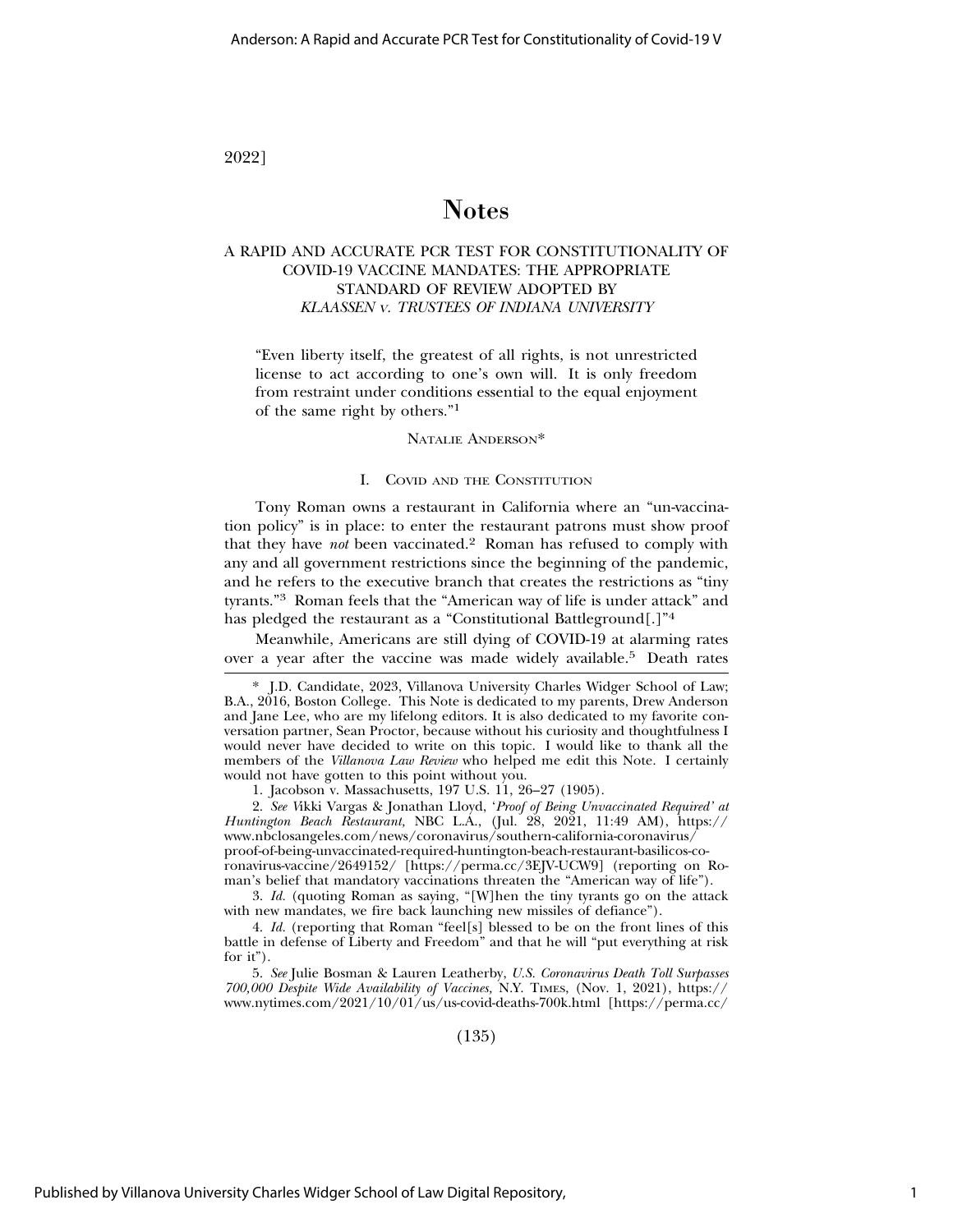among unvaccinated Americans are disturbingly and disproportionally high.<sup>6</sup> The choice to remain unvaccinated has not only affected those who believe it is their right to be free from unwanted vaccination; it has also had dire consequences on the vaccinated population as well.7

To say COVID-19 has affected global culture is an understatement and the legal system is not immune to its effect.8 COVID-19 will change many different aspects of the legal system, including how the criminal justice system deals with mass incarceration, how regulators perform their duties, how entrepreneurs will launch new ventures, and more.<sup>9</sup> The pandemic will also glaringly affect how courts balance protecting citizens during a public health crisis with protecting people's Fourteenth Amendment rights.10 This question has not been answered uniformly, with different

7. *See* World Health Organization, *The Effects of Virus Variants on COVID-19 Vaccines,* WORLD HEALTH ORG. (Mar. 1, 2021), https://www.who.int/news-room/feature-stories/detail/the-effects-of-virus-variants-on-covid-19-vaccines [https:// perma.cc/H8BJ-F78U] ("When a virus is widely circulating in a population and causing many infections, the likelihood of the virus mutating increases."); s*ee also* Bosman & Leatherby, *supra* note 5 (noting that 2,900 of the 100,000 deaths due to COVID-19 were vaccinated persons). The World Health Organization (WHO) notes that changes in the virus could affect the efficacy of the vaccine because the vaccine is based on a particular strain of the virus, and if the strain changes, so does a vaccine's success rate. *See* World Health Organization, *supra.*

8. *See Coronavirus Death Toll,* WORLDOMETER, https://www.worldometers.info/ coronavirus/coronavirus-death-toll/ [https://perma.cc/A5BA-4WCU] (last visited Feb. 23, 2021) (providing the current death toll globally of the COVID-19 pandemic); *see also* Claire Parins & Claire Stamler-Goody, *How COVID-19 Could Change the Law,* U. CHI. L. SCH. (Oct. 16, 2020), https://www.law.uchicago.edu/news/ how-covid-19-could-change-law [https://perma.cc/5YPA-AY27] (interviewing law school faculty about how they think the pandemic will change the law). At the time of publication, the COVID-19 pandemic has killed over 5.9 million people across the globe. *See Coronavirus Death Toll, supra.* Over half a million people in the US have died from COVID-19, making it the third leading cause of death in the U.S. in 2021. *See* Joe Murphy & Jiachuan Wu, *Map: Track Coronavirus Deaths Around the World,* NBC NEWS (Feb. 15, 2021, 10:21 AM), https:// www.nbcnews.com/news/world/world-map-coronavirus-deaths-country-covid-19 n1170211 [https://perma.cc/5DMJ-V8Y5] (reporting that in the U.S., 945,765 people had died from COVID-19 by February 2022); Jared Ortaliza, Kendal Orgera, Krutika Amin, & Cynthia Cox*, COVID- 19 Leading Cause of Death Ranking,* PETERSON-KFF (Feb. 4, 2022) (reporting that in January 2022, COVID-19 was the second leading cause of death in the U.S.), https://www.healthsystemtracker.org/ brief/covid-19-leading-cause-of-death-ranking/ [https://perma.cc/5AQ3-CGJ8].

9. *See* Parins & Stamer-Moody, *supra* note 8 (explaining how different law school faculty feel about how COVID-19 will change their field of law).

10. *See* Scott Bomboy, *Current Constitutional Issues Related to Vaccine Mandates,* NAT'L CONST. CTR. (Aug. 6, 2021), https://constitutioncenter.org/blog/currentconstitutional-issues-related-to-vaccine-mandates [https://perma.cc/SE4K-XJCN] (explaining the complexity of the legal questions surrounding vaccine mandates).

<sup>3</sup>HYF-KPF5] (noting that 100,000 people have died from COVID-19 since mid-June 2021, although the vaccine was widely available to the general public).

<sup>6.</sup> *See id.* ("An overwhelming majority of Americans who have died [from COVID-19] in recent months, a period in which the country has offered broad access to shots, were unvaccinated.").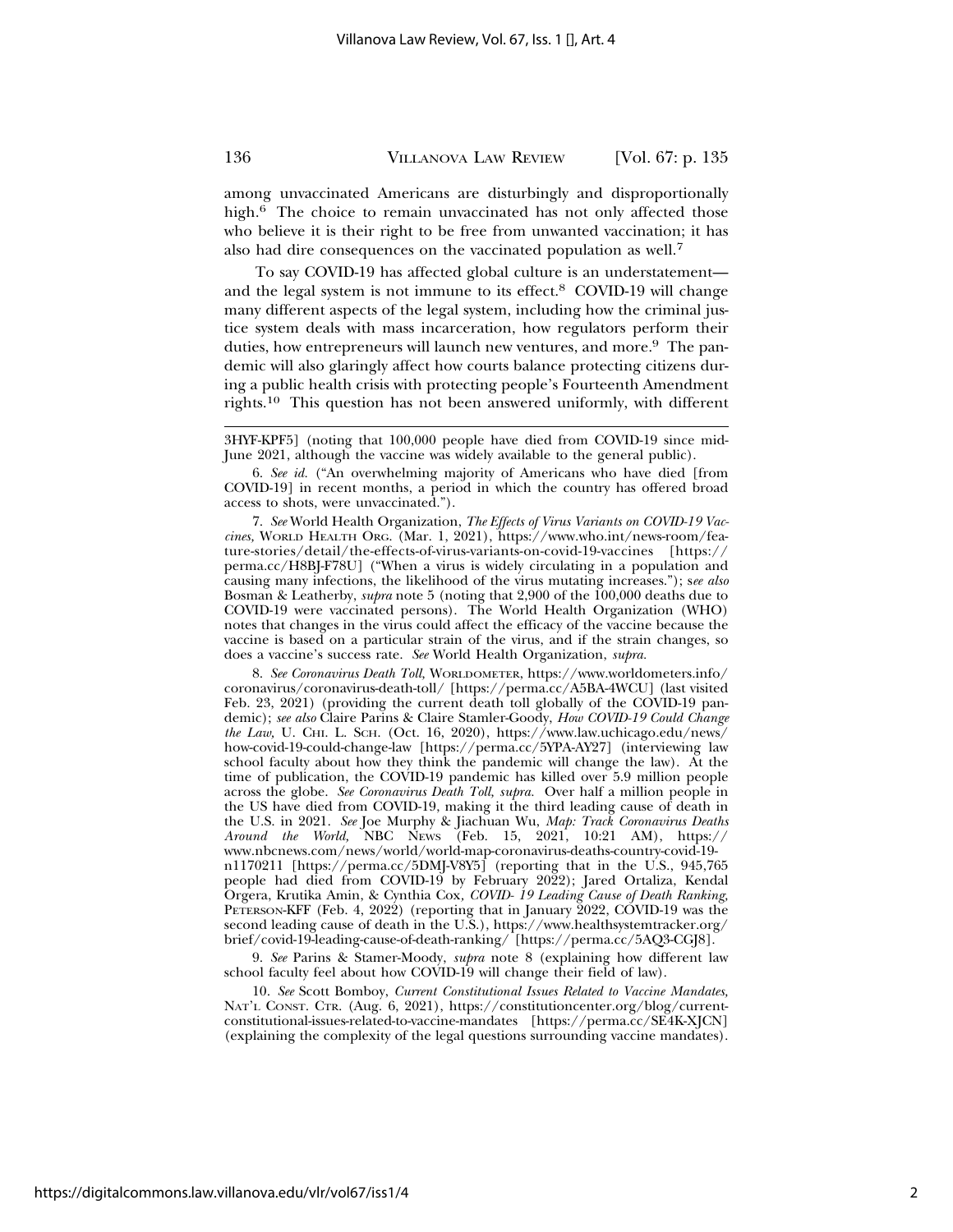states creating varying legislation regarding the reach of mandatory vaccine requirements.11

*Klaassen v. Trustees of Indiana University*12 represents the first time a court has considered the constitutionality of a public institution's mandatory COVID-19 vaccination policy.13 This Note argues that *Klaassen* presents the correct application of constitutional analysis, which is rational basis review, for questions regarding vaccine mandates during a public health crisis and creates clarity where there is confusion.<sup>14</sup> Further, this Note also asserts that *Klaassen* holds that COVID-19 vaccination mandates are constitutional, which sets an unquestionable precedent for future cases.15 Part II delves into the history of mandatory vaccination case law and highlights important cases that have been litigated during the COVID-19 pandemic. Next, Part III discusses the facts and procedural history of *Klaassen*. Part IV explores the United States District Court for the Northern District of Indiana's holding that the correct mode of constitutional analysis when addressing a question of health during a pandemic is rational basis review. Then, Part V provides a critical analysis of the district court's holding and asserts that its holding is the correct application of both *Jacobson v. Massachusetts* and *Roman Catholic Diocese v. Cuomo*, 16 which are two Supreme Court decisions on the issue. Finally, Part VI illustrates the impact that the Indiana district court's holding will have on other jurisdictions when faced with similar questions and how its holding will become important precedent in the future.

15. *See id.* at \*46 (noting that "the Fourteenth Amendment permits Indiana University to pursue a reasonable and due process of vaccination").

<sup>11.</sup> *Compare* IND. CODE ANN. § 16-39-11-5 (West 2021) (outlawing the use of "vaccine passports"), *with* City of New York Office of the Mayor, *Emergency Executive Order No. 225*, NYC.GOV (Aug. 16, 2021), https://www1.nyc.gov/assets/home/ downloads/pdf/executive-orders/2021/eeo-225.pdf [https://perma.cc/777G-C6EB] (mandating that all New York City residents must show proof of vaccination if they want to participate in indoor activities) [hereinafter *N.Y.C. Executive Order*].

<sup>12.</sup> No. 1:21-CV-238 DRL, 2021 WL 3073926 (N.D. Ind. July 18, 2021), *aff'd 7* F.4th 592 (7th Cir. 2021).

<sup>13.</sup> *See id.* at \*15 ("No case to date has decided the constitutionality of whether a public university, such as Indiana University, may mandate that its students receive a COVID-19 vaccine.").

<sup>14.</sup> *See id.* at \*21 (noting that the correct constitutional mode of analysis for questions regarding a public health crisis is rational basis review, which is inherently what *Jacobson v. Massachusetts* dictated). For further discussion about the correct constitutional review see *infra* notes 158–89 and accompanying text.

<sup>16. 141</sup> S. Ct. 63 (2020).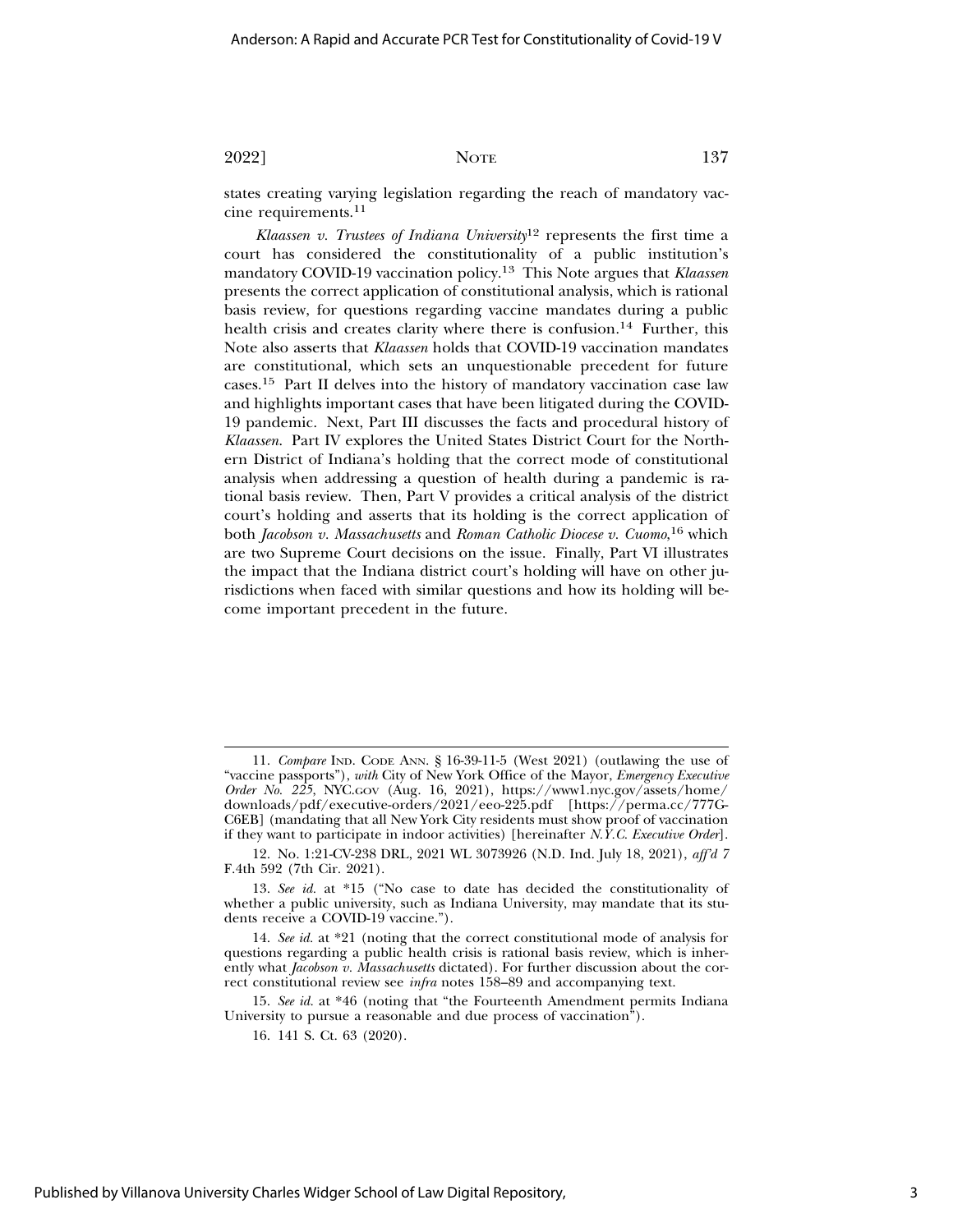#### II. BEFORE MODERNA, PFIZER, AND JOHNSON & JOHNSON: A HISTORY OF VACCINATION LAW

While society is intently focused on current vaccination litigation, vaccination case law has existed since the early twentieth century.<sup>17</sup> This precedent predates the implementation of modern constitutional analysis but still influences today's litigation.<sup>18</sup> These cases often require courts to analyze the Fourteenth Amendment, which holds that no State shall "deprive any person of life, liberty, or property, without due process of law."19 Some litigants have argued that the Fourteenth Amendment's protections extend to their refusal of the COVID-19 vaccine under the recognized right to refuse unwanted medical treatment, which the Amendment does protect.20 Neither the courts nor the legislature have uniformly answered this question of whether mandatory COVID-19 vaccinations violate a person's Fourteenth Amendment right.<sup>21</sup>

For over a century, states have enacted legislation which requires students to be vaccinated against infectious diseases other than COVID-19.22 For example, in 1903, the New York Supreme Court addressed the constitutionality of the mandatory vaccine statute that the state legislature had enacted in 1893.23 During World War II, the U.S. government mandated that all men enlisting had to get vaccinated against typhoid, yellow fever, and tetanus.24 This legislative trend has continued into the twenty-first century; today all fifty U.S. states have some sort of legislation that requires

19. U.S. CONST. amend. XIV, § 1.

20. *See Klaassen*, 2021 WL 3073926, at \*1 (entertaining a claim brought by students that the University's mandatory vaccination requirement violates the students' Fourteenth Amendment rights); *see also,* Cruzan by Cruzan v. Dir., Mo. Dept. of Health, 497 U.S. 261, 278 (1990) ("The principle that a competent person has a constitutionally protected liberty interest in refusing unwanted medical treatment may be inferred from our prior decisions.").

21. *See id.* at \*15 (deciding the constitutionality of the COVID-19 vaccine); IND. CODE ANN. § 20-34-4-2 (West 2015) (requiring vaccinations, not particular to COVID-19, in Indiana schools); IND. CODE ANN. § 16-39-11-5 (West 2021) (outlawing the requirement of proof of vaccination in Indiana).

22. *See* Dorit R. Reiss, *Litigating Alternative Facts: School Vaccine Mandates in the Courts,* 21 U. PA. J. CONST. L. 207, 208 (2018) (describing the history of vaccination law and how it started over a century ago in the United States).

23. *See Viemeister, 8*4 N.Y.S. at 713 (addressing the constitutionality of section 200, c.661, p.1556, Laws 1893, which mandated that school children should be vaccinated to attend school).

24. *See The Long History of Vaccine Mandates in America,* WALL ST. J. (Sept. 17, 2021, 10:58 AM), https://www.wsj.com/articles/the-long-history-of-vaccine-mandates-in-america-11631890699 (explaining how the war effort spurred vaccination rates as well as vaccination technology).

<sup>17.</sup> *See generally* Viemeister v. White, 84 N.Y.S. 712 (N.Y. App. Div. 1903) (being the first case to analyze the constitutionality of mandatory vaccine requirements in 1903).

<sup>18.</sup> *See id.* at 713–14 (deciding a case relating to vaccination requirements in 1903); Harris v. University of Ma. Lowell, No. 1:21-cv-11244, 2021 WL 3848012, at \*1 (D. Mass. Jul 30, 2021) (deciding a case on mandatory vaccinations in a public school in 2021).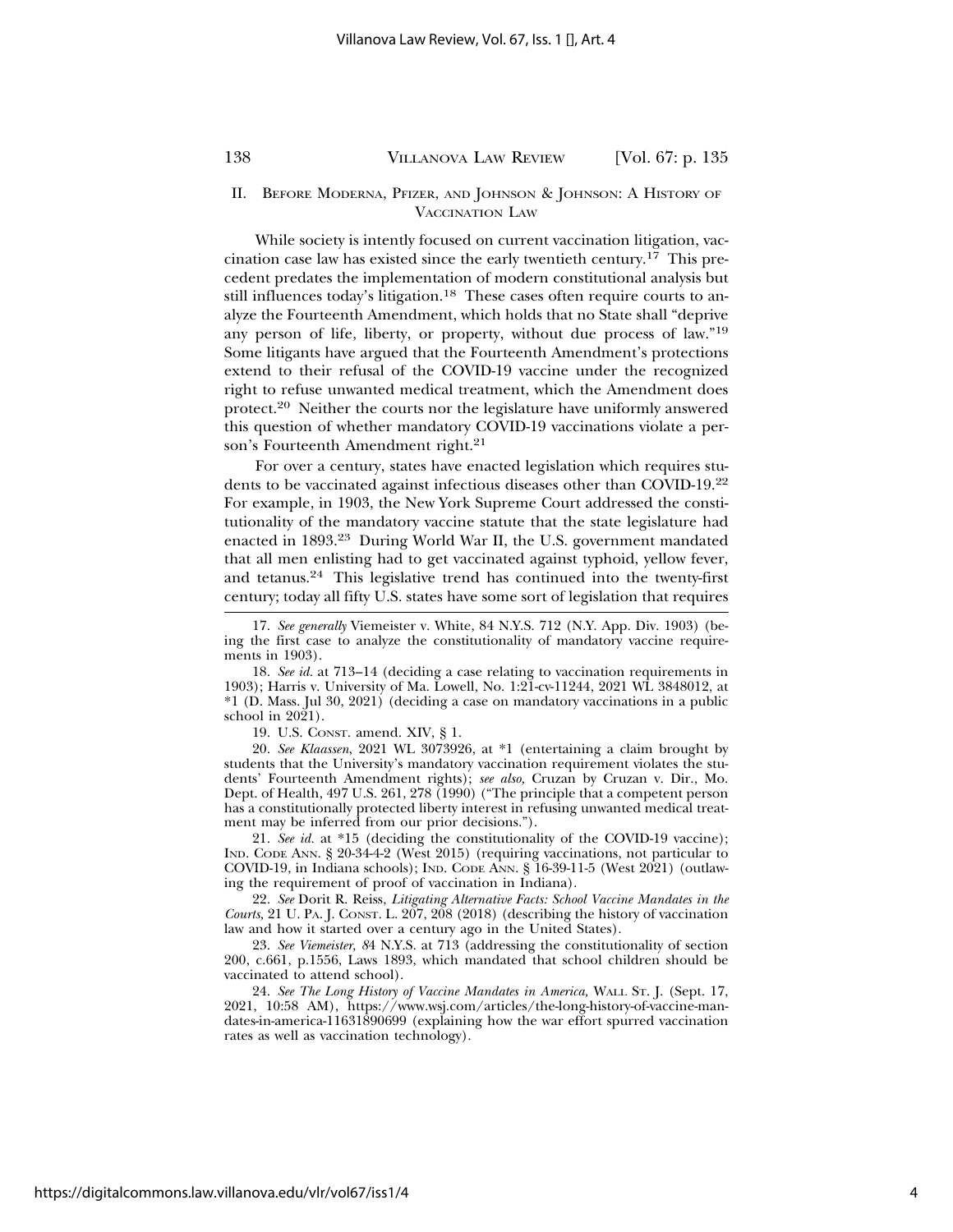specified vaccines for students.25 Yet, when it comes to the COVID-19 vaccine, some states have changed their policies and banned COVID-19 vaccination requirements.26 With states treating the COVID-19 vaccine differently, Congress has been unable to provide a collective answer to the issue of whether mandating the vaccine would be a violation of a person's Fourteenth Amendment rights.27

Similarly, courts have yet to provide a unified answer as to the constitutionality of executive-ordered COVID-19 social distancing and masking mandates.28 Inconsistent outcomes in litigation deciding the constitutionality of these different executive orders has created confusion as to the constitutionality of any pandemic-related restrictions, including vaccine mandates.<sup>29</sup>

Section A explores the vaccination case law that predates the modern tiers of constitutional analysis of rational basis review, intermediate scrutiny, and strict scrutiny. Then, Section B looks at the Supreme Court's analysis of the constitutionality of COVID-19 restrictions. Lastly, Section C discusses the impact of the Supreme Court's rulings on lower courts and their interpretations of the Supreme Court's holdings.

27. *Compare id.* (noting states that have banned vaccine requirements), *with N.Y.C. Executive Order, supra* note 11 (mandating that in New York City all residents must show proof of vaccination if they want to participate in indoor activities).

28. *Compare* Big Tyme Invs., v. Edwards, 985 F.3d 456, 460 (5th Cir. 2021) (holding that the governor's restrictions against bars during the COVID-19 pandemic did not violate constitutional rights), *with* Agudath Isr. of Am. v. Cuomo, 983 F.3d 620, 625 (2d Cir. 2020) (holding that the Governor's restriction against places of worship during COVID-19 pandemic did violate constitutional rights). It should be noted that the courts have yet to provide much substance on the issue of the constitutionality of COVID-19 vaccine requirements since litigation is commencing now, and as such the courts' indication as to constitutionality will be analyzed under the scope of COVID-19 restrictions. *See* Klaassen v. Trs. of Ind. Univ., No.1:21-CV-238 DRL, 2021 WL 3073926, at \*1 (N.D. Ind. July 18, 2021), *aff'd 7* F.4th 592 (7th Cir. 2021) (being the first to determine the question of constitutionality of a COVID-19 vaccine mandate in public schools).

29. *See* Jones v. Cuomo, 542 F. Supp. 207, 216–18 (S.D.N.Y. 2021) (citing different outcomes in different jurisdictions regarding COVID-19 regulations and how they are handled).

<sup>25.</sup> *See States with Religious and Philosophical Exemptions from School Immunization Requirements,* NAT'L CONF. OF ST. LEGISLATURES (Jan. 10, 2022), https:// www.ncsl.org/research/health/school-immunization-exemption-state-laws.aspx [https://perma.cc/JR57-46JZ] (noting which states have mandatory vaccine requirements for students and which states allow for certain exemptions).

<sup>26.</sup> *See* Elliott Davis, *States Are Banning COVID-19 Vaccine Requirements,* U.S. NEWS (Apr. 30, 2021, 4:54 PM), https://www.usnews.com/news/best-states/articles/2021-04-30/these-states-are-banning-covid-19-vaccine-requirements [permalink unavailable] (reporting that Arkansas, Montana, and South Carolina advanced legislation that bans requirements such as proof of COVID-19 vaccination as a condition of employment as of April 2021).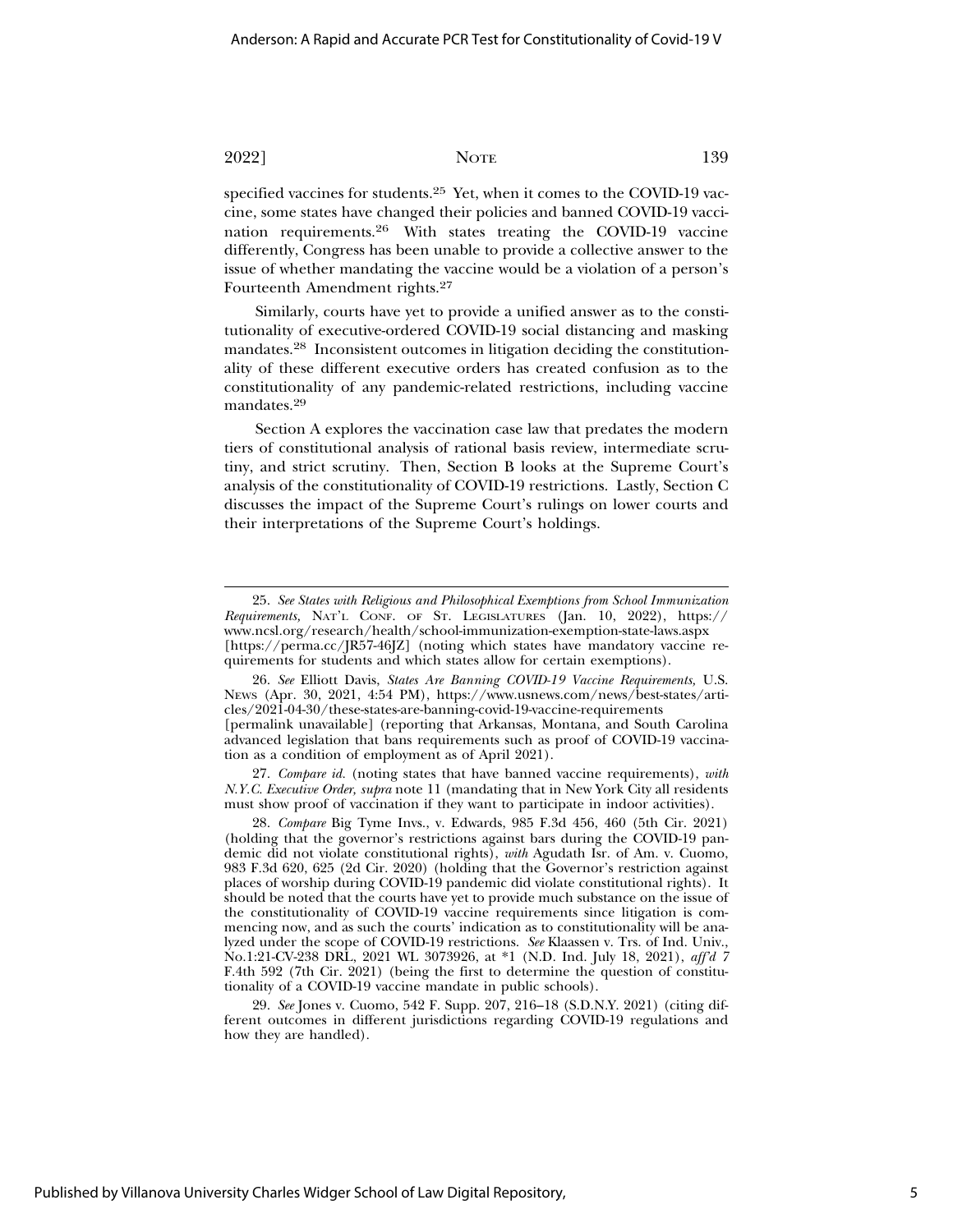#### A. *Consumption, Apoplexy, and Blood Letting: Vaccine Case Law Prior to Modern Tiered Constitutional Analysis*

Case law regarding vaccine requirements predates what is considered modern constitutional analysis.<sup>30</sup> As early as 1903, courts grappled with the issue of mandatory vaccine requirements in schools.31 In *Viemeister v. White*<sup>32</sup> the court considered the lawfulness of a public school's refusal to admit a student due to lack of vaccination.<sup>33</sup> Such a refusal was lawful and was "not in conflict with any of the definitions of the 'law of the land,' for it operate[ed] equally upon every person who is, or who may desire to become, a pupil in our public schools."34 This determination was not based on modern tiers of constitutional analysis but was concerned with the general applicability of the law and making sure it did not target one group versus another.35 The court gave extreme deference to the legislature to make decisions that were for the good of all, and if the law was not applied fairly across the public, it was up to the legislature to change it not the courts.36

Two years later, the Supreme Court commented on the validity of mandatory vaccination requirements in *Jacobson v. Massachusetts*. 37 In *Jacobson*, the Court was asked to determine if the City of Cambridge's mandatory vaccination policy that required all residents get the smallpox vaccine or pay a fine of five dollars was constitutional.38 Such a mandate was deemed constitutional, and the Court recognized a two-pronged test to determine the constitutionality of a claim regarding a public health cri-

33. *See generally id.* (considering whether a statute which compelled students to get vaccinated to be admitted to school is in conflict with fundamental law).

34. *Id.* at 716 ("We fail to discover that the statute in question violates any specific guaranty[.]").

37. 197 U.S. 11, 12 (1905) (deciding a vaccine mandate in 1905).

<sup>30.</sup> *See Klaassen,* 2021 WL 3073926, at \*17 (noting that to answer the question about the constitutionality of a mandatory vaccine mandate the court must assess material that predates the modern tiers of constitutional analysis). The court in *Klaassen* describes modern constitutional analysis as having levels of standard of review such as strict scrutiny and rational basis review. *Id.*

<sup>31.</sup> *See* Viemeister v. White, 84 N.Y.S. 712, 713 (N.Y. App. Div. 1903) (deciding whether a student could be blocked from attending school because the student was not vaccinated).

<sup>32.</sup> *Id.*

<sup>35.</sup> *See id.* at 714 (holding that the test for constitutionality of a law is based on if the conduct is uniform and affects "alike the legislator, his family, his neighbors and friends").

<sup>36.</sup> *See id.* (noting that the foundation of representative government is the presumption that the legislature will act wisely and "in the interests of all of the people" and that if a law is not within the interest of the people, then the legislature must remedy it and it "cannot be done by the courts.").

<sup>38.</sup> *See id.* at 22–23 ("What, according to the judgment of the state court, are the scope and effect of the statute? What results were intended to be accomplished by it? These questions must be answered.").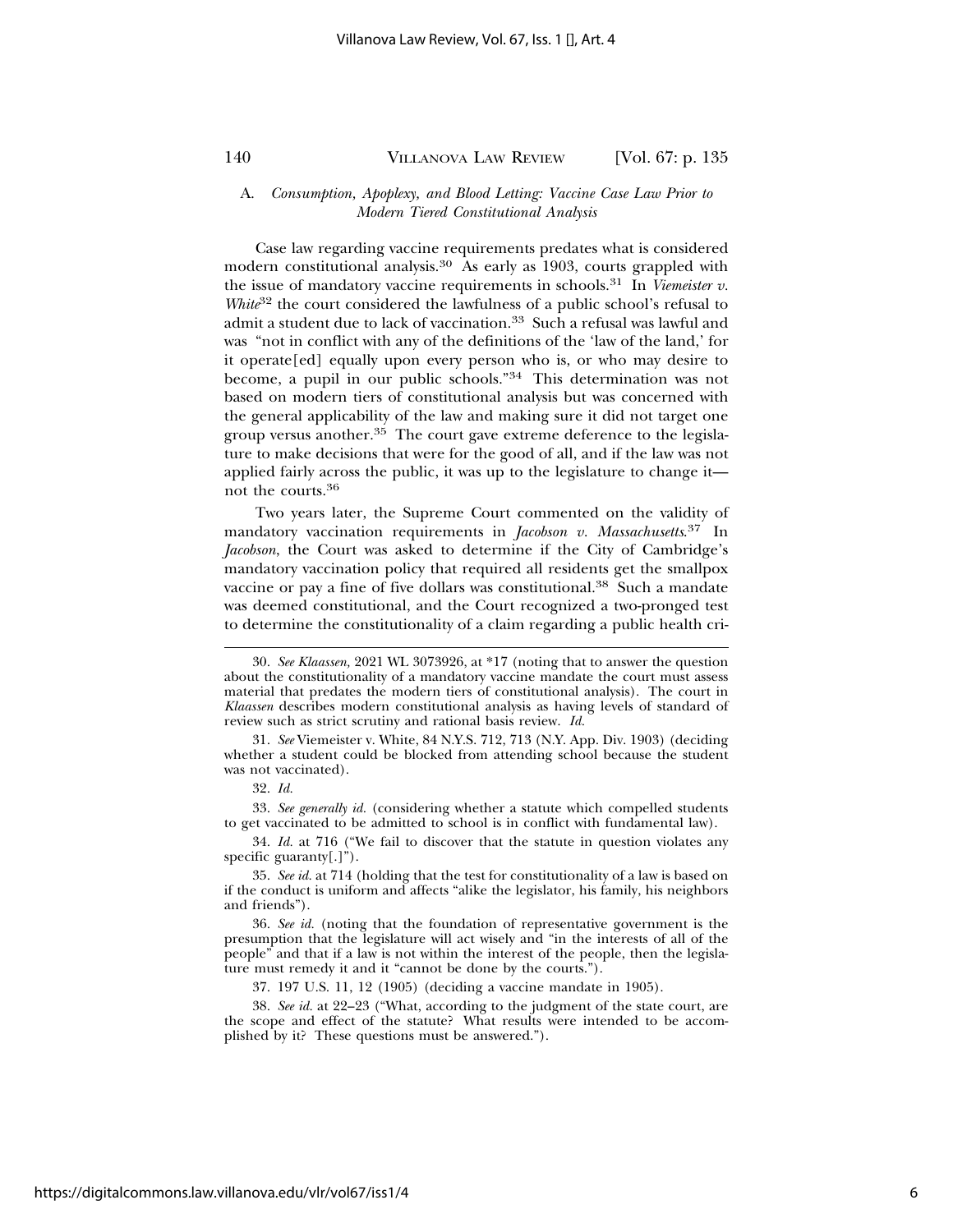sis.39 First, to address the issue of the constitutionality of a public health policy, the law must have a "real or substantial relation" to "the public health, the public morals, or the public safety," and, second, must not be a "plain, palpable invasion of rights secured by the fundamental law."40 In applying this test in *Jacobson*, the Court first determined that the mandate was related to public health in that it was "employed to stamp out the disease of smallpox[.]"41 Second, the Court noted that the mandate did not violate any right that is secured by the Constitution because the legislature was in the best position to make choices regarding the majority of citizens in the Commonwealth, and it was not for the judicial branch to second guess those decisions.<sup>42</sup> Again, the Supreme Court gave deference to the state legislature's actions, noting that "the legislature has the right to pass laws which, according to the common belief of the people, are adapted to prevent the spread of contagious diseases[,]" and that "no court, much less a jury, is justified in disregarding the action of the legislature simply because in its or their opinion that . . . method was . . . not the best[.]"43 Finally, the Court noted the importance of exceptions to mandates, explaining that there are some reasons a person may need to assert their own personal will.<sup>44</sup> Yet the Court found that this right to "dispute the authority of any human government" was satisfied because exceptions

41. *Id.* (asserting that the methods employed to "stamp out the disease of smallpox" had a "real and substantial relation to the protection of the public health and the public safety").

42. *See id.* at 38 (recognizing that the safety and health of the people of Massachusetts is best left to the Commonwealth to protect). It is important to note that the plaintiff in error did not assert a clear constitutional right that the mandatory vaccination requirement violated, instead he just purported that the vaccine was dangerous and could cause death. *Id.* at 36. To answer this particular call for relief, the Court would need to decide if the plaintiff in error or the government was right about the danger of the vaccine. *Id.* at 37. The court declined to do so and noted that they were ill situated to make that decision and the legislative branch was more well equipped to make the decision about the safety and effectiveness of the vaccine. *Id.* This language may have informed lower courts that rationalize that *Jacobson* set a lower standard of deference when considering constitutional issues relating to public health crisis. *See* Big Tyme Invs. v. Edwards, 985 F.3d 456, 466 (5th Cir. 2021) (noting that in times of public health crisis, some constitutional rights can be suspended).

43. *See Jacobson,* 197 U.S. at 35 (explaining that because it is the common belief of the public and medical professionals that vaccination stops the spread of smallpox, the legislature is in the best position to determine whether that is a valid reason for enacting a law, not the judiciary).

44. *See id.* at 29 ("There is, of course, a sphere within which the individual may assert the supremacy of his own will and rightfully dispute the authority of any human government . . . .").

<sup>39.</sup> *Id.* at 26 (noting that the Constitution "does not import an absolute right in each person to be, at all times and in all circumstances, wholly freed from restraint").

<sup>40.</sup> *Id.* at 31 (determining that the judiciary can "review legislative action in respect of a matter affecting the general welfare" and that intrusion can only happen when the legislature has created a law that violates the two-pronged test of purpose of the statute and effect on fundamental law).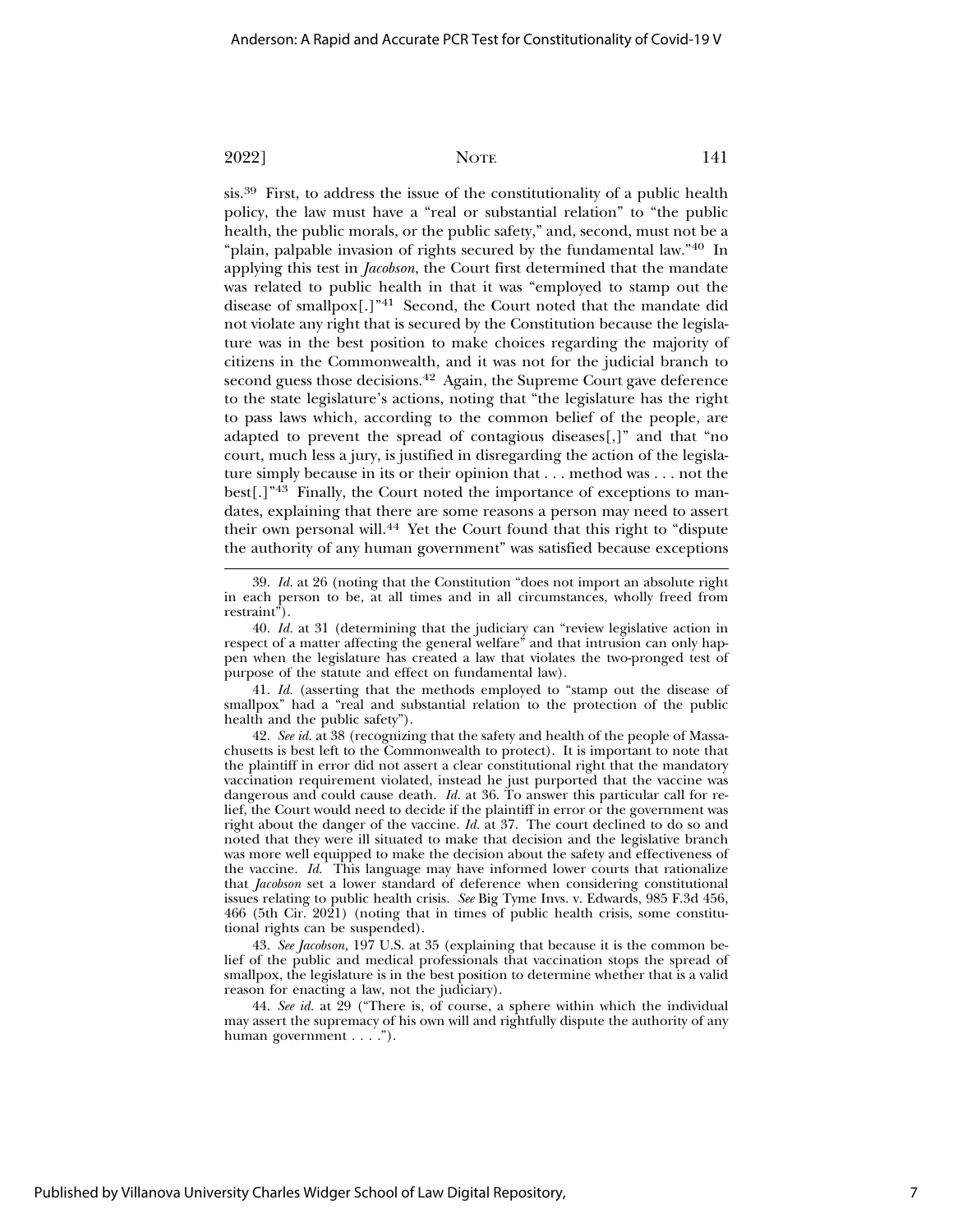were made to the vaccine mandate, including exceptions for children and the exception of paying a fine rather than being vaccinated.45

Twenty-two years later, the Supreme Court decided *Buck v. Bell*46 and relied on *Jacobson* to declare the involuntary sterilization of a woman constitutional.47 The plaintiff in *Buck* argued that the sterilization order violated substantive due process under the Fourteenth Amendment, and that there were "no circumstances" under which the order could be justified.48 The Court reasoned that:

We have seen more than once that the public welfare may call upon the best citizens for their lives. It would be strange if it could not call upon those who already sap the strength of the State for these lesser sacrifices, often not felt to be such by those concerned, in order to prevent our being swamped with incompetence. It is better for all the world, if instead of waiting to execute degenerate offspring for crime, or to let them starve for their imbecility, society can prevent those who are manifestly unfit from continuing their kind. The principle that sustains compulsory vaccination is broad enough to cover cutting the Fallopian tubes. Three generations of imbeciles are enough.<sup>49</sup>

Modern commentators widely consider *Buck* a misapplication of justice and note that its holding cast doubt upon *Jacobson* and its relevance.50

49. *Id.* at 207 (citation omitted).

<sup>45.</sup> *Id.* at 29–30. The Court importantly noted though that even though there was an exception for children, this did not mean that the vaccine mandate violated an adult's equal protection of the law. *Id.* It stated that the "statute [was] applicable equally to all in like condition, and there are obviously reasons why regulations may be appropriate for adults which could not be safely applied to persons of tender years." *Id.*

<sup>46. 274</sup> U.S. 200 (1927).

<sup>47.</sup> *See id.* at 205 (affirming the judgement of the lower court which ordered the performance of salpingectomy which caused sterilization against the patient's wishes).

<sup>48.</sup> *Id.* at 205–07 (considering whether the statute which legalized plaintiff's sterilization is void under the Fourteenth Amendment because it denied her due process of the law and equal protection of the laws).

<sup>50.</sup> *See* Wendy K. Mariner, George J. Annas & Leonard H. Glantz, *Jacobson v. Massachusetts: It's Not Your Great-Great-Grandfather's Public Health Law,* 95 AM. J. PUB. HEALTH 581, 584 (2005) (noting that "*Jacobson* was cited as support for the general principle that public welfare was sufficient to justify involuntary sterilization"). It should be noted that it is also recognized that *Buck* misapplied the test purported in *Jacobson,* which sought to regulate based on public health necessity "through *reasonable* regulation." Rene F. Najera, *Jacobson and the Contemporary Jurisprudence,* C. PHYSICIANS PHILA. (Mar. 7, 2019), https://www.historyofvaccines.org/content/ blog/jacobson-v-massachusetts-reiss-part-two [https://perma.cc/D9YV-5U6P] (emphasis added). It is generally accepted that vaccines provide benefits to those who get them as well as protect society, and the "link between sterilization and public health is speculative, weak, and unsupported with data." *Id.*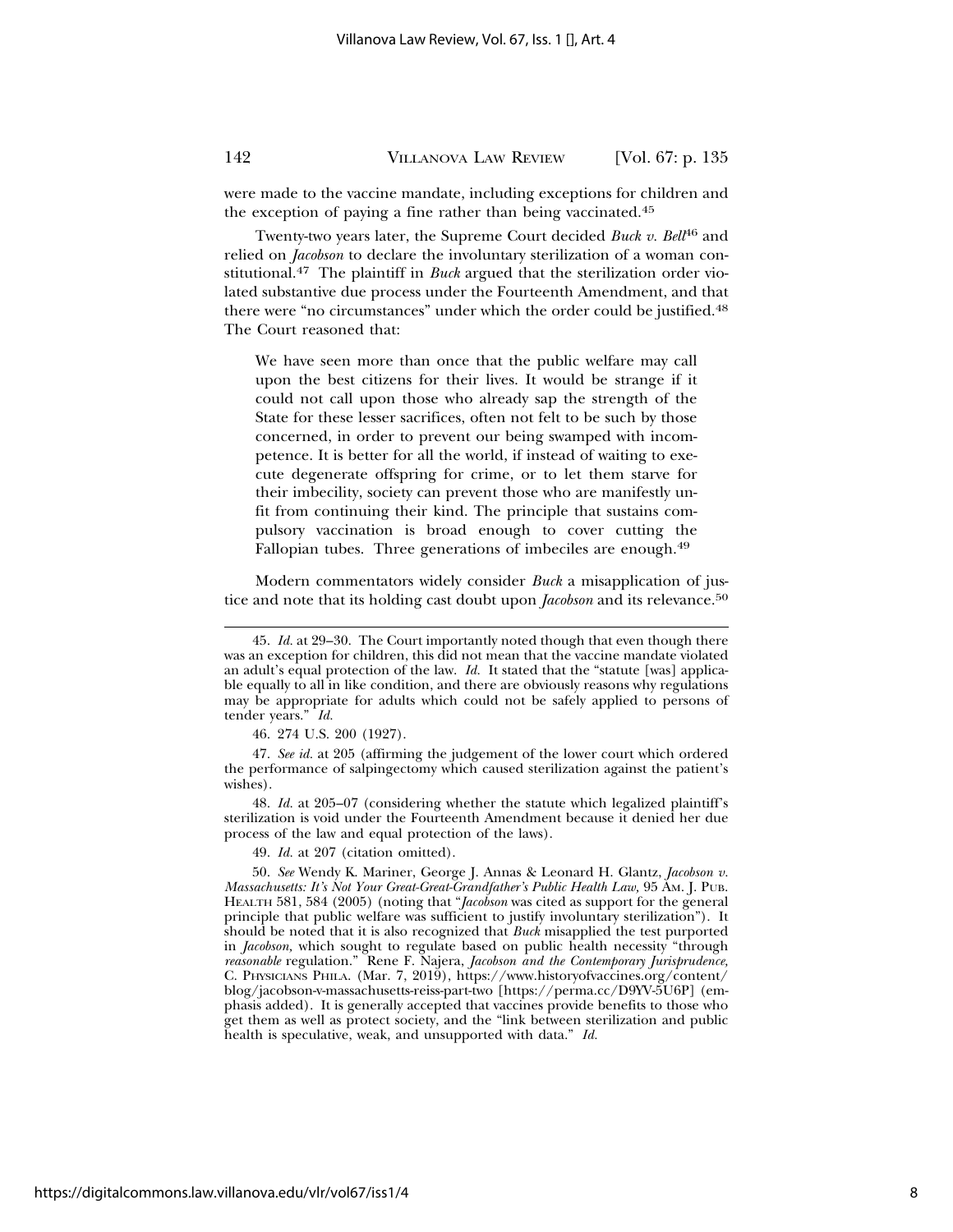This led some courts to believe that *Buck*'s holding endorsed the suspension of personal fundamental rights in pursuit of the greater good.<sup>51</sup>

#### B. *Modern Medicine: Vaccine Case Law Under Modern Constitutional Analysis*

Over a century after *Jacobson*, the Supreme Court again ruled on the constitutionality of legislative and executive mandates regarding pandemics.52 In *Roman Catholic Diocese v. Cuomo*, 53 religious leaders asked the Court to grant a preliminary injunction against the Executive Order issued by New York's governor Andrew Cuomo, which limited the number of worshipers at places of worship.54 In granting the injunction, the Court reasoned that the social distancing mandate was not "neutral because [it] single[ed] out houses of worship for especially harsh treatment."55 The Court noted that other businesses that were deemed essential such as acupuncture facilities, camp grounds, and garages in the "red" and "orange" zones—could admit as many people as they wanted.56 The Court stressed that the restrictions were not of "'general applicability'" and therefore "must satisfy 'strict scrutiny,' and this means that they must be 'narrowly tailored' to serve a 'compelling' state interest."57 While the Court admitted that "[s]temming the spread of COVID-19 is unquestionably a compelling interest," the Executive Order was not narrowly tailored because it was

52. *See* Roman Cath. Diocese v. Cuomo, 141 S. Ct. 63 (2020) (determining the constitutionality of mask mandates in houses of worship).

53. *Id.*

54. *Id.* at 65–66 ("[A]pplications seek relief from an Executive Order issued by the Governor of New York that imposes very severe restrictions on attendance at religious services . . . .").

55. *Id.* at 66 (pointing to comments made by the governor, which specifically reference and target the "ultra-Orthodox [Jewish] community" to show the lack of general applicability (alteration in original) (internal quotation marks omitted) (quoting Agudath Isr. v. Cuomo, 989 F.3d 620, 625 (2d Cir. 2020) (Park, J., dissenting))).

56. *Id.* (noting that in "red" zones essential businesses can admit as many people as they would like, and in "orange" zones even non-essential businesses can admit whomever they like while houses of worship are limited to 10 and 25 people in "red" and "orange" zones respectively).

57. *Id.* at 67 (quoting Church of Lukumi Babalu Aye, Inc. v. Hialeah, 508 U.S. 520, 546 (1993)). Notably, this type of analysis at once ushers the pandemic case law into analysis that is governed by modern constitutional analysis by framing it in terms of strict scrutiny, but it also harkens back to *Viemeister v. White* in that it stresses the constitutional test is that it applies equally to all groups. For further discussion about the court's reasoning in *Viemeister,* see *supra* notes 35–36 and accompanying text.

<sup>51.</sup> *See,* Fieger v. Thomas, 74 F.3d 740, 750 (6th Cir. 1996) (referring to the decision in *Buck* as repudiated); Chamul v. Amerisure Mutual Ins. Co., 486 S.W.3d 116, 117 (Tex. Ct. App. 2016) (referring to *Buck* as "much criticized"); Matter of Romero, 790 P.2d 819, 821 (Colo. 1990) (referring to *Buck* and sterilization treatments as "largely discredited").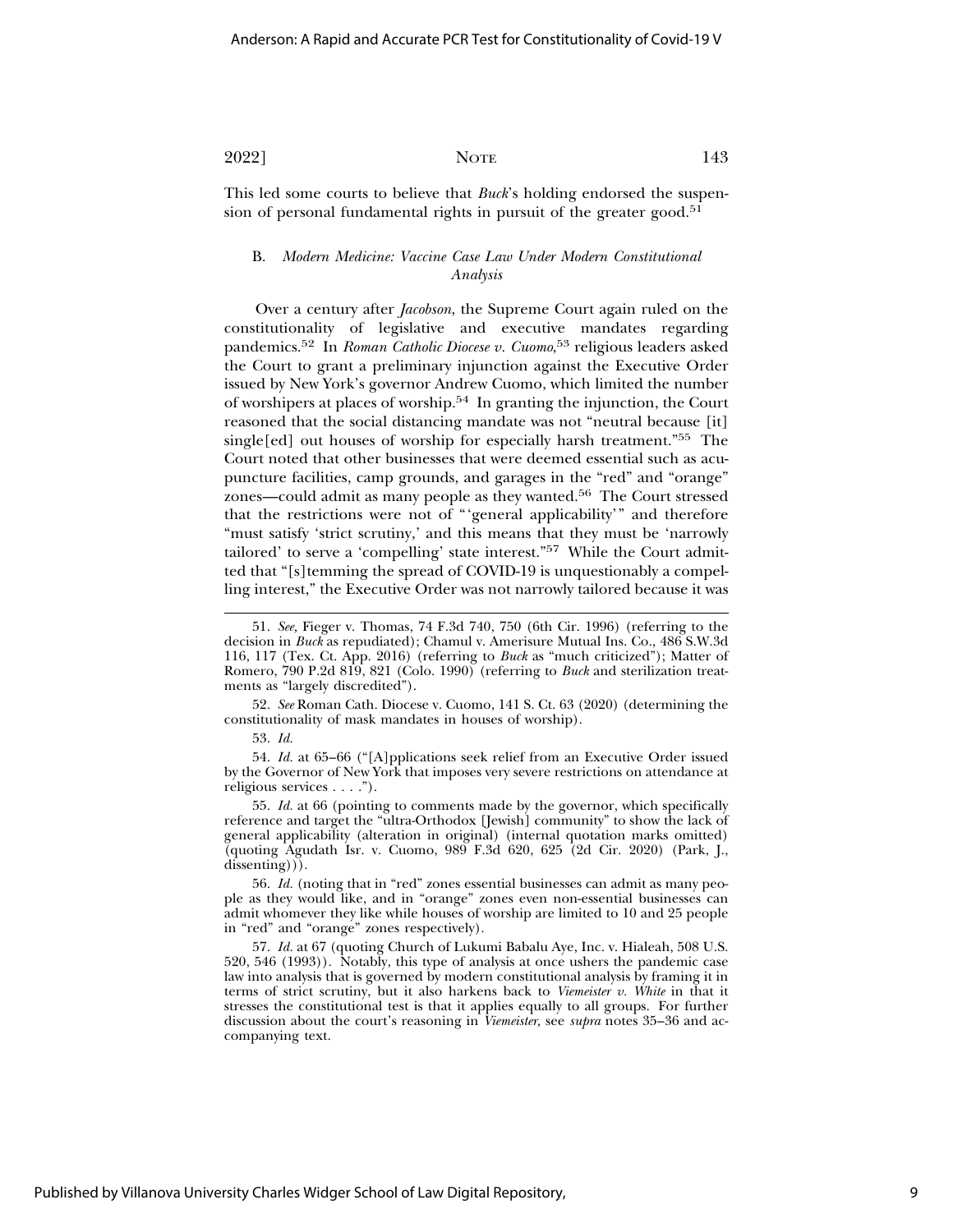stricter than any other COVID-19 regulation—and stricter than necessary to stop the spread.58

In his concurring opinion, Justice Gorsuch commented on the lack of influence that *Jacobson* had on the decision and called into question how it did not provide a novel form of analysis to be employed during a public health crisis.59 Justice Gorsuch made a clear distinction between the issue at hand in *Roman Catholic Diocese* and the one in *Jacobson*, stating that the right to not be vaccinated is an issue pertaining to bodily autonomy while the one at hand is a violation of the First Amendment.<sup>60</sup> Justice Gorsuch criticized the lower court's interpretations of *Jacobson*'s effect on constitutional analysis of public health orders.<sup>61</sup> Notably, Justice Gorsuch instead showed how *Jacobson* and modern constitutional analysis are not different, stating that "this Court essentially applied rational basis review to Henning Jacobson's challenge to a state law  $\ldots$ ."<sup>62</sup>

#### C. *Determining the Best Medical Treatment:* Roman Catholic Diocese*'s Impact on Lower Courts*

Since the Supreme Court's decision in *Roman Catholic Diocese*, some lower courts have adopted the strict scrutiny test described in the opinion while others continued to apply lower standards of review for questions of constitutionality of COVID-19 mandates.63 The Supreme Court's analysis in *Roman Catholic Diocese* left lower courts to consider whether *Jacobson* had been effectively overruled or not.<sup>64</sup>

After the Supreme Court's holding in *Roman Catholic Diocese*, the Court of Appeals for the Second Circuit put the final nail in the coffin for

61. *See id.* at 70 (Gorsuch, J., concurring) (claiming "*Jacobson* hardly supports cutting the Constitution loose during a pandemic").

<sup>58.</sup> *Roman Cath. Diocese,* 141 S. Ct. at 67 (comparing the restrictions to restrictions created by other similarly "hard-hit" areas to show that the Executive Order was too specific to houses of worship).

<sup>59.</sup> *Id.* at 71 (Gorsuch, J., concurring) (querying as to why some lower courts have mistaken *Jacobson* for "a towering authority that overshadows the Constitution during a pandemic").

<sup>60.</sup> *Id.* at 70–71 (Gorsuch, J., concurring) (noting that the right to bodily integrity does not have anything to do with the circumstances addressed, which are concerned with the explicit right to religious exercise).

<sup>62.</sup> *Id.* (Gorsuch, J., concurring) ("Put differently, *Jacobson* didn't seek to depart from normal legal rules during a pandemic, and it supplies no precedent for doing so.").

<sup>63.</sup> *See* Big Tyme Invs. v. Edwards, 985 F.3d 456, 467 (5th Cir. 2021) (holding that *Jacobson* is the ruling standard by which constitutional claims regarding public health should be reviewed); Agudath Isr. v. Cuomo, 989 F.3d 620, 625 (2d Cir. 2020) (applying modern constitutional tiered analysis to public health constitutional questions); Jones v. Cuomo, 542 F. Supp. 207, 218 (S.D.N.Y. 2021) (applying both modern constitutional evaluation to pandemic executive orders as well as *Jacobson*).

<sup>64.</sup> *See Jones,* 542 F. Supp. at 218 ("In the wake of the *Roman Catholic Diocese* decision, some courts' confidence in *Jacobson* has . . . waned.").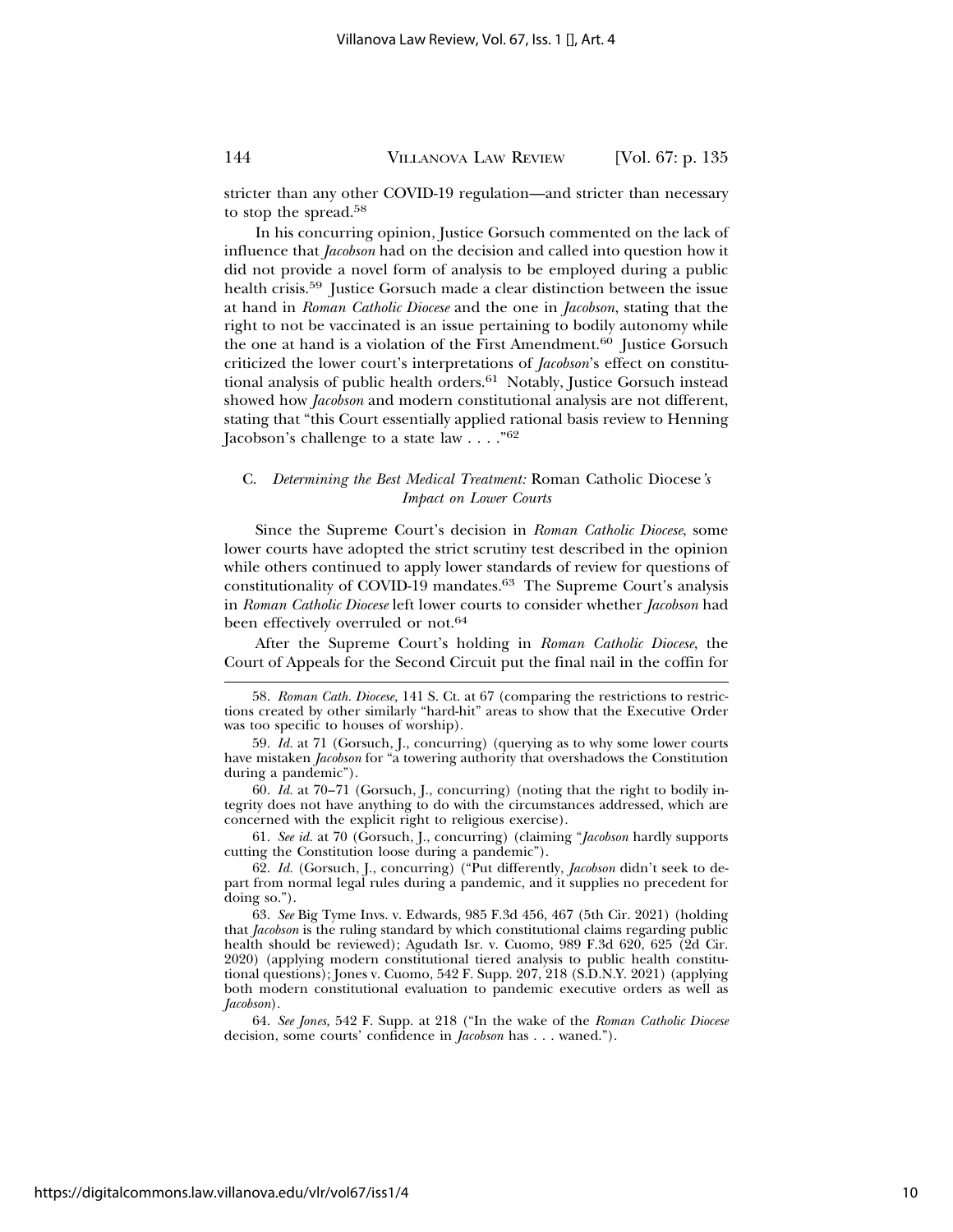the New York Governor's Executive Order in *Agudath Israel v. Cuomo*. 65 In *Agudath Israel*, the Second Circuit again considered Governor Cuomo's Executive Order, which classified areas of high COVID-19 infection rates as "orange" or "red" zones.66 Specifically, it again addressed classifying houses of worship as spreaders of COVID-19 and whether the imposition of stricter prohibitions on them was constitutional.67 Ultimately, the court held that the Executive Order was unconstitutional because it was "not neutral on its face and impose[d] greater restrictions on religious activities[.]"68 The court utilized the modern mode of tiered constitutional analysis when determining the constitutionality of the Executive Order.69 It followed the Supreme Court's recommendation of the appropriate mode of analysis and disregarded *Jacobson* as providing a standard of review.70 Through its opinion, the court endorsed the three-tiered framework for analyzing constitutional violations as the appropriate form of analysis, and the court even went so far as to state that "courts may not defer to the Governor simply because he is addressing a matter involving science or public health."71 *Agudath Israel* is an example of a lower court determining that the tiered approach is the correct approach constitutional analysis for restrictions related to COVID-19 that are not of general applicability.<sup>72</sup>

Conversely, in an opinion regarding the constitutionality of the Louisiana Governor's Executive Order regarding bar operation at the height of the COVID-19 pandemic, the Court of Appeals for the Fifth Circuit found that such orders were constitutional in *Big Tyme Investments v. Edwards*. 73

65. *See Agudath Isr.,* 983 F.3d at 625 (confirming the Supreme Court's injunction and holding that the executive orders were unconstitutional).

66. *Id.* at 626.

67. *Id.* at 625 (noting that the court is tasked with considering a First Amendment question as to whether the COVID-19 restrictions are constitutional).

68. *Id.* (enjoining the Governor from enforcing the Order's ten- and twentyfive-person capacity limits on houses of worship).

69. *Id.* at 631, 633 (noting that strict scrutiny applies, and the restriction must be narrowly tailored to withstand scrutiny). Modern tiers of constitutional analysis are the separation of the standard of scrutiny into rational basis review and strict scrutiny review. *See* Klaassen v. Trs. of Ind. Univ., No. 1:21-CV-238 DRL, 2021 WL 3073926, at \*17 (N.D. Ind. July 18, 2021), *aff'd 7* F.4th 592 (7th Cir. 2021).

70. *See Agudath Isr.,* 983 F.3d at 635 (stating that the governor's reliance on *Jacobson* was "misplaced").

71. *Id.* The court rejected deference to the governor during times of public health crises, which can be seen as interpretation of the standard purported in *Jacobson. See* Big Tyme Invs. v. Edwards, 985 F.3d 456, 467 (5th Cir. 2021) (noting that plaintiff argued that *Jacobson* called for "elevated deference" to the governor beyond even modern rational basis jurisprudence (internal quotation marks omitted)). By deeming language commonly associated with *Jacobson* as improper modes of analysis, the court in *Agudath Israel* implicitly rejected *Jacobson* as proper precedent. *See Agudath Isr*., 983 F.3d at 635.

72. *See Agudath Irs.*, 983 F.3d at 635 (noting the three-tiered framework was created to consider exactly these types of constitutional questions).

73. *See Big Tyme Invs.,* 985 F.3d at 460 (affirming the lower court's denial of injunctive relief based of a Fourteenth Amendment claim).

2022] NOTE 145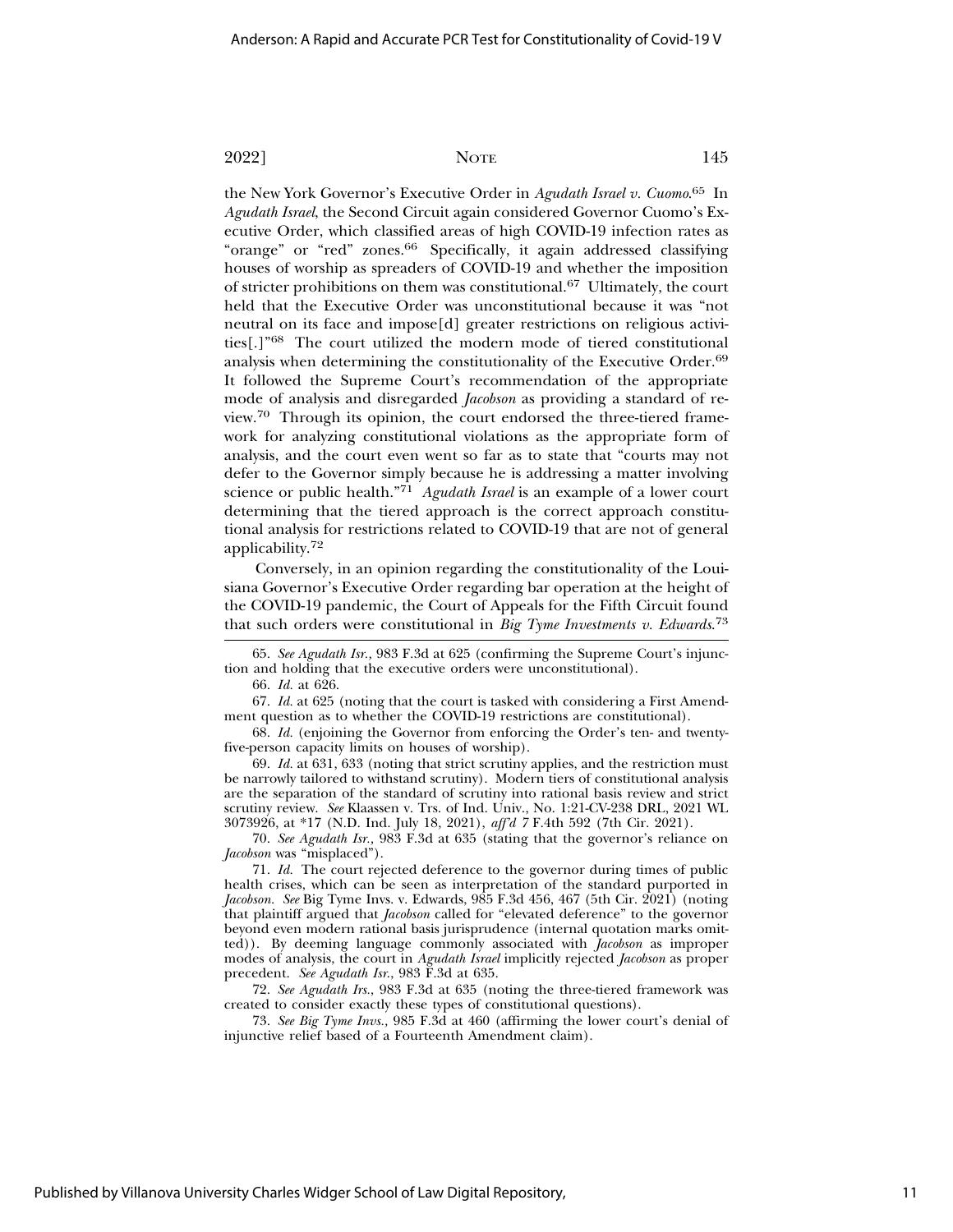The Fifth Circuit considered whether the Executive Order, which stated that bars, with or without food service, could only be open for take-out services while restaurants could be open for dine-in services, was constitutional under the Fourteenth Amendment.<sup>74</sup> The court held that such an order was constitutional because the closure of bars had a "'real or substantial relation' to the public health crisis" because bars created a greater risk of spread of COVID-19 as their primary purpose was for socialization and patrons were more likely to be intoxicated and therefore less likely to maintain appropriate social distance.75 The court further applied the *Jacobson* test by noting that the Order was not "beyond all question, a plain, palpable invasion of rights secured by the fundamental law."76 Because the Executive Order was based simply on what type of business permit the owner had, there was no violation of the Equal Protection Clause.77 By relying on language found in *Jacobson*, the Court endorsed the mode of analysis supported in *Jacobson*. 78 The Fifth Circuit even went as far as endorsing the idea that *Jacobson* allows for greater deference during times of public health crisis, noting "when faced with a society-threatening epidemic, a state may implement emergency measures that curtail constitutional rights . . . ."79

The United State District Court for the Southern District of New York dealt with the confusion of the aftermath of *Roman Catholic Diocese* by analyzing the constitutionality of the Executive Order under a hybrid approach, applying both the *Jacobson* standard and modern tiered analysis, in *Jones v. Cuomo*. 80 The district court determined that New York's fourteenday quarantine requirement for out-of-state travelers was constitutional under both the *Jacobson* standard and the modern tiered approach.<sup>81</sup>

74. *Id.* at 461 (considering whether the Governor's plan to reopen in phases, which allows for some businesses to be open while others cannot, is constitutional).

75. *Id.* at 463 (detailing the data which indicates that bars are spreaders of COVID-19 for various reasons).

76. *Id.* at 466, 468 (internal quotation marks omitted) (quoting *Jacobson v. Massachusetts,* 197 U.S. 11, 31 (1905)).

77. *Id.* (noting that classification due to business permit does not differentiate on the basis of a suspect class). "Such a classification does not 'run afoul of the Equal Protection Clause if there is a rational relationship between the disparity of treatment and some legitimate governmental purpose.'" *Id.* (quoting Heller v. Doe*,* 509 U.S. 312, 320 (1993)).

78. *See id.* at 467 (analyzing the issue with a two-part test that asks (1) whether the order lacks a "real or substantial relation" to the COVID-19 crisis; and (2) whether the order is a "plain, palpable invasion of rights secured by the fundamental law" (citing *In re Abbott,* 954 F.3d 772, 784 (5th Cir. 2020))).

79. *Id.* at 466 (internal quotation marks omitted) (quoting *In re Abbott,* 954 F.3d at 784).

80. *See* Jones v. Cuomo, 542 F. Supp. 207, 219 (S.D.N.Y. 2021) (holding that "in an abundance of caution, the Court will assess the Executive Order . . . under both *Jacobson* and the traditional tiers of scrutiny").

81. *See id.* at 214–15 (rejecting the plaintiff's claims under Jacobson and the modern tiered analysis).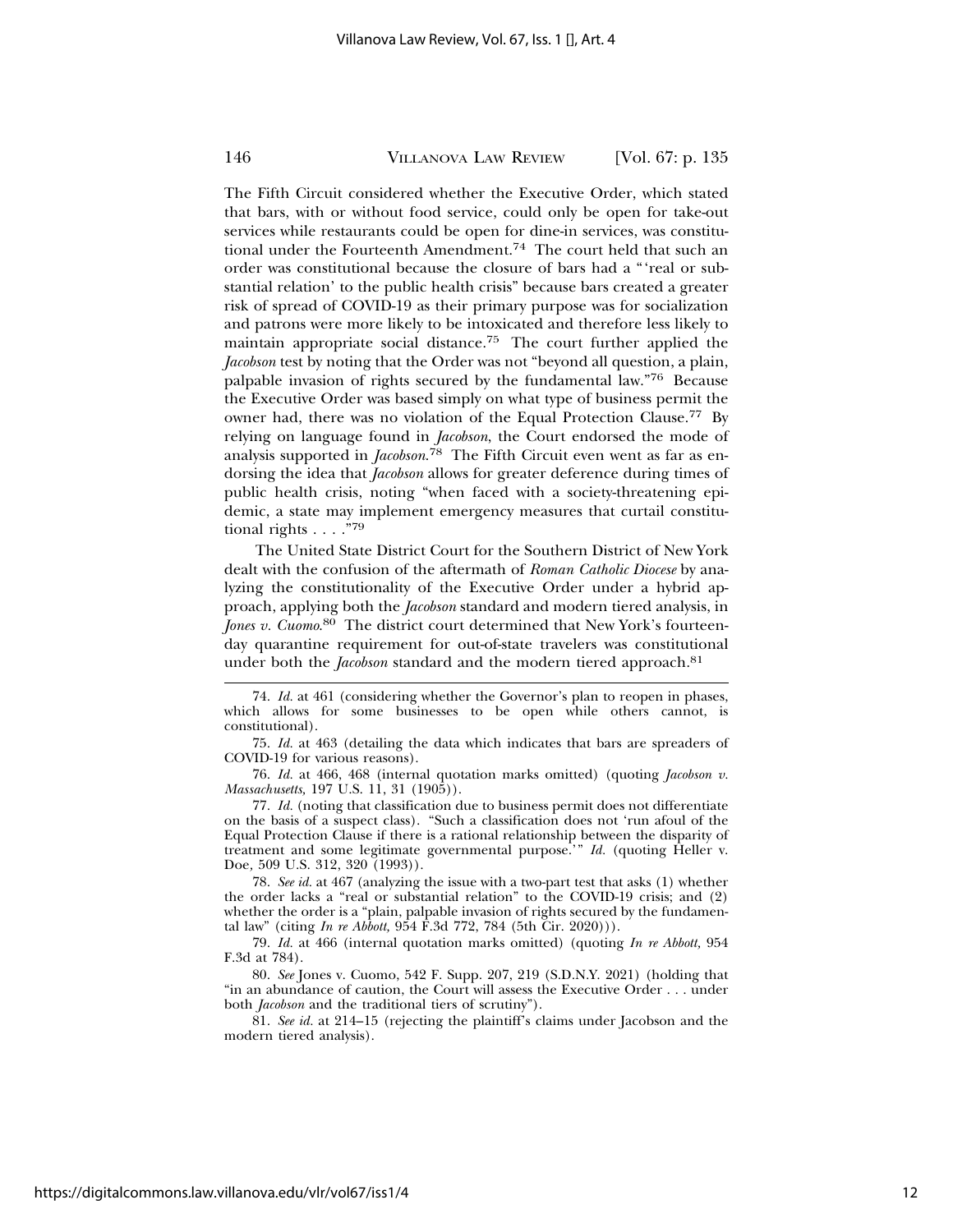While analyzing the issue under the *Jacobson* standard of review, the court considered whether the fourteen-day quarantine requirement for out-of-state travelers entering New York "bore 'no real or substantial relation' to the public health or was 'a plain, palpable invasion of rights secured by the fundamental law[.]'"82 The court determined that the Executive Order related to public health because it was enacted with the goal of curbing the transmission of COVID-19 from residents of states who possessed "a mathematically heightened risk of spreading COVID-19."83 Additionally, the Order did not violate a fundamental right because it did not implicate any component of the right to travel.<sup>84</sup> In utilizing the language from the test used in *Jacobson*, the district court recognized *Jacobson* as good law that should be used in the analysis of constitutional questions regarding a public health crisis.85

Yet, while marking *Jacobson* as good law, the district court showed hesitation when it analyzed the issue under the tiered approach and determined that even under modern constitutional analysis, the Executive Order was still constitutional.86 Not only did the court use the tiered analysis, but it also applied strict scrutiny to the Executive Order.87 By submitting the mandate to strict scrutiny, the court defers to the standard purported in *Roman Catholic Diocese*. 88

<sup>82.</sup> *Id.* at 219 (alteration in original) (quoting Jacobson v. Massachusetts*,* 197 U.S. 11, 31, 25 (1905)) ("[C]ourts—as well as much of the public—are in agreement that COVID-19 is a highly infectious and potentially deadly disease . . . [and] the quarantine period of fourteen days was reasonable in light of guidance from the WHO.").

<sup>83.</sup> *Id.* (internal quotation marks omitted) (stating that New York was one of the only states that was successfully curbing the spread of COVID-19 while other states were still seeing a rise in cases, therefore New York had an interest in keeping its numbers low from a population that is more likely to have positive cases).

<sup>84.</sup> *See id.* at 220 (recognizing that the right to travel is fundamental but a law "only implicates that right 'when it actually deters such travel, [or] when impeding travel is its primary objective . . . .'" (internal quotation marks omitted) (quoting Town of Southhold v. Town of E. Hampton, 477 F.3d 38, 53 (2d Cir. 2007))).

<sup>85.</sup> *See id.* at 218 (noting that *Jacobson* is "applicable on *stare decisis* grounds" and "has direct application" (internal quotation marks omitted) (quoting Hopkins Hawley v. Cuomo*,* No. 20 Civ. 10932 (PAC) 2021 WL 1895277, at \*5 n.4 (S.D.N.Y. May 11, 2021))).

<sup>86.</sup> *See id.* at 222 (determining that the Executive Order withstands both strict scrutiny and rational basis review).

<sup>87.</sup> *See id.* at 220 (stating that the right to travel is "'firmly embedded' in the Supreme Court's jurisprudence" but the Executive Order has a compelling interest that is narrowly tailored (citing Saenz v. Roe, 526 U.S. 489, 498 (1999))).

<sup>88.</sup> *See id.* at 213 (noting that *Roman Catholic Diocese* called into question the continued applicability of *Jacobson)*. This hybrid type of analysis, where the court considered the constitutionality of a pandemic order under both *Jacobson* and modern tiers of constitutional analysis, is a perfect example of the confusion created by *Roman Catholic Diocese. See id.* at 213-14. In fact, the court was so uncertain about the valid precedent that it resorted to using both just to be safe. *Id.* at 214.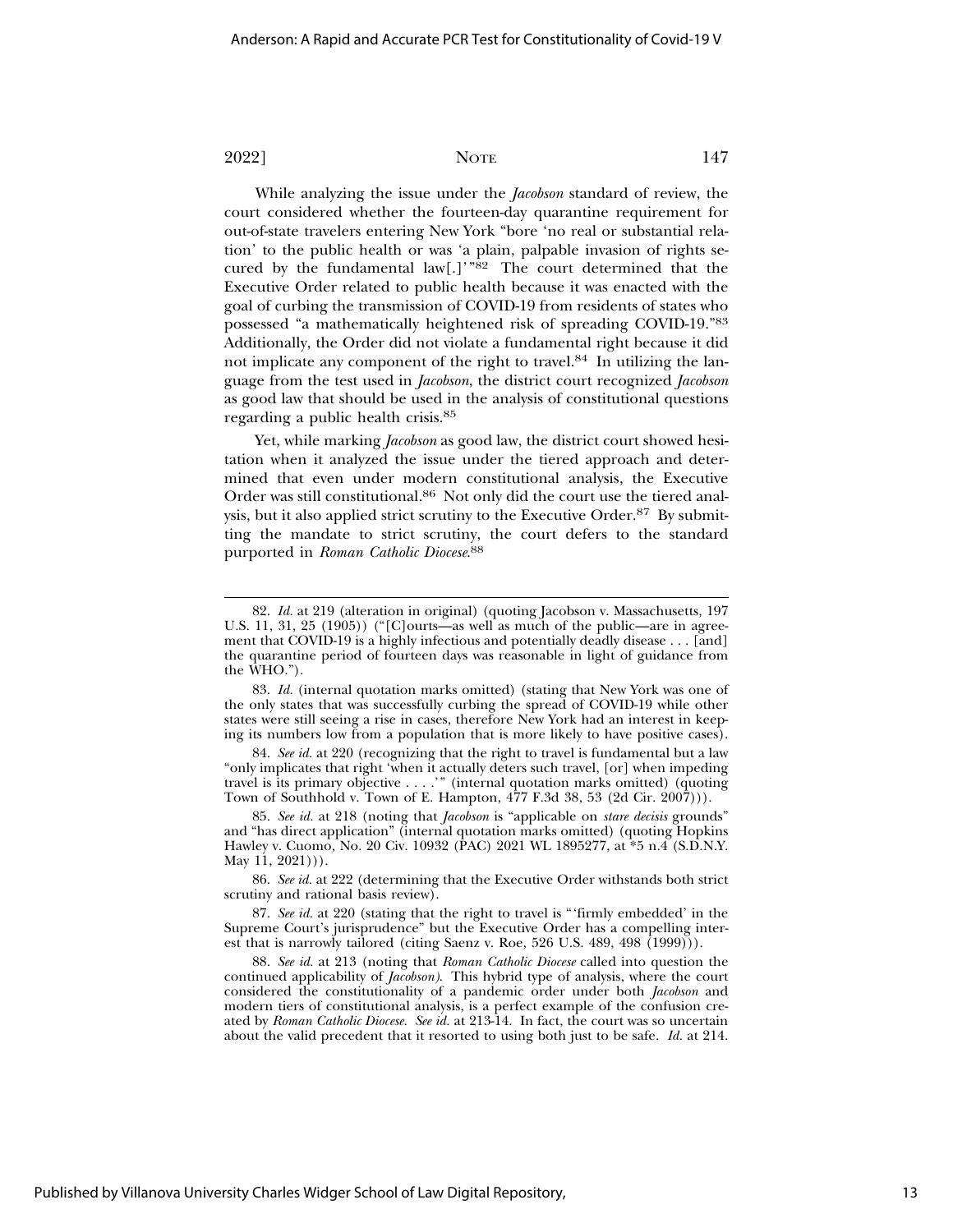#### III. JABS TAKEN AT THE SHOT: THE FACTS OF KLAASSEN

On May 21, 2021, Indiana University ("the University") announced that it was mandating the COVID-19 vaccine for its students, faculty, and staff.89 This decision came after the University's President created the University Restart Committee, which the Executive Vice President for University Clinical Affairs and the School of Medicine Dean spearheaded.90 The University provided exceptions and alternatives to the vaccination mandate, such as medical exemption, religious exemption, medical deferral, taking a semester off, attending online, or attending another university.91 If members of the University met any of these exceptions and continued to attend in-person, they would be subject to a mask policy, testing, and social distancing.92

In response, eight students sued the school and asked the United States District Court for the Northern District of Indiana to enforce a preliminary injunction to halt the imposition of the vaccine mandate until its constitutionality can be determined.93 The students argued that the vaccine mandate, and the extra measures enforced if the students did qualify for an exception, violated their Fourteenth Amendment rights.94 Of the eight students who filed the action, six have received exemptions already, one would qualify if she applied, and only one did not seem to qualify for

<sup>89.</sup> *See* Klaassen v. Trs. of Ind. Univ., No.1:21-CV-238 DRL, 2021 WL 3073926, at \*1, \*4 (N.D. Ind. July 18, 2021), *aff'd 7* F.4th 592 (7th Cir. 2021) (explaining that as a public institution, the University has statutory power to "pass all bylaws necessary to put into effect its powers" (citing IND. CODE. ANN. § 21-27-4-3 (West  $2021$ )).

<sup>90.</sup> *Id.* at \*5. This committee was made up of "fifteen members with expertise in public health, epidemiology, virology, data modeling and monitoring, risk mitigation, health equity, health sciences, and law." *Id.* at \*13. The committee had seven MDs on it who reviewed "guidelines from the CDC, IU Health, the ISDH, the Indiana Governor's Office . . . scientific literature and data, including COVID-19 case and hospitalization rates for Indiana." *Id.* (internal quotation marks omitted). The Committee was presented to on new data almost weekly for six months. *Id.*

<sup>91.</sup> *Id.* at \*6 (determining that exemptions may be given if the University is given a religious reason or is provided proof from a physician of an allergy to the vaccine, the student is pregnant or breastfeeding, receiving an organ transplant, receiving treatment with Rituximab within the past three to six months, or has COVID-19 specific monoclonal antibodies in the past ninety days).

<sup>92.</sup> *Id.* ("[S]tudents [who are exempt] must participate in more frequent mitigation testing, quarantine if exposed to someone who has tested positive for COVID-19, wear a mask in public spaces, and return to their permanent address or quarantine if there is a serious outbreak of COVID-19.").

<sup>93.</sup> *See id.* at \*1 (stating that students are suing not only because of the mandatory vaccine mandate but also because of the extra requirements of masking, social distancing, and testing).

<sup>94.</sup> *Id.* at \*22. The students argued that they have a fundamental right to refuse unwanted medical treatment based on bodily autonomy. *Id.*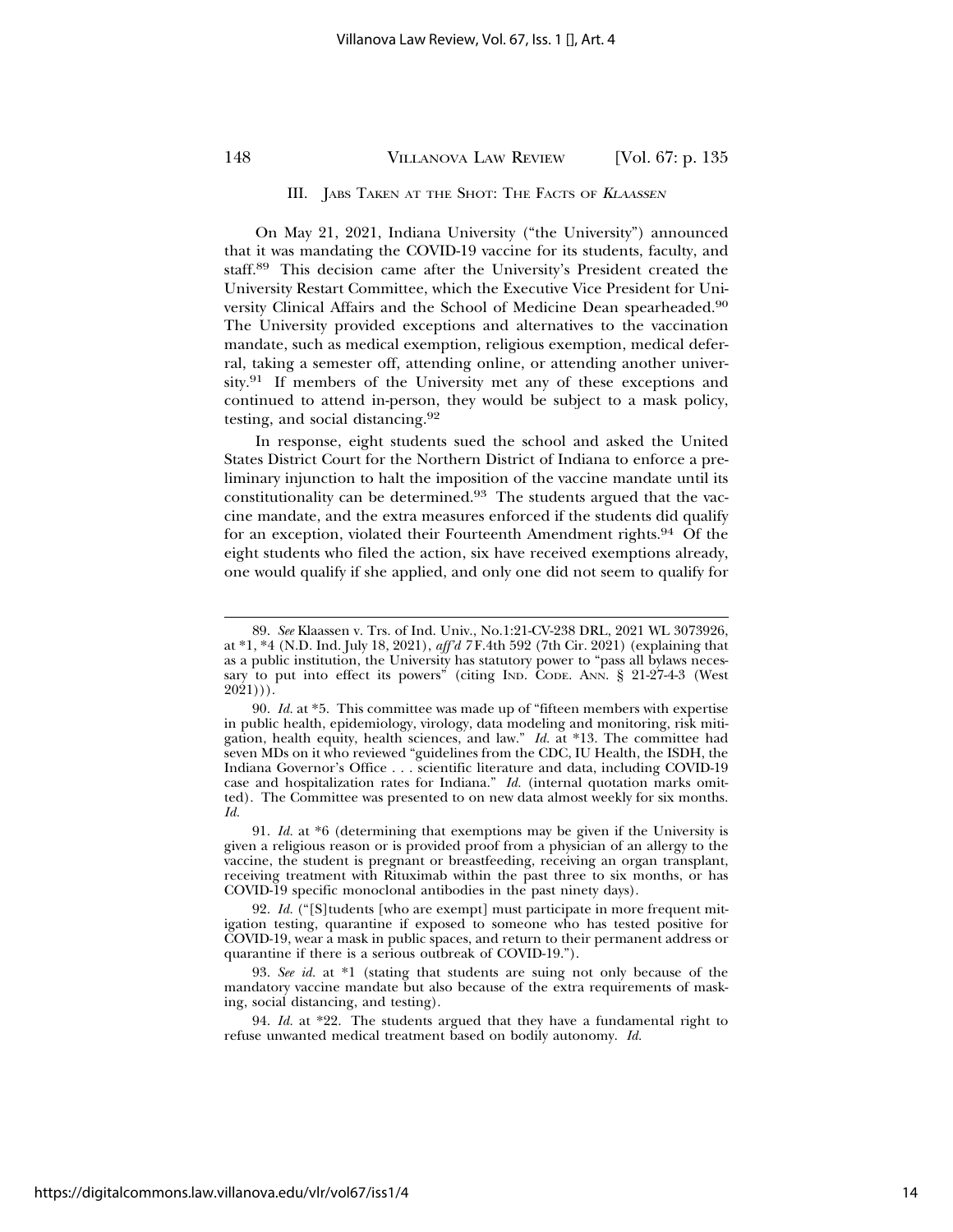an exemption.95 The students stated the following issues with the vaccine mandate:

- Ryan Klaassen was concerned that the vaccine was unsafe and was worried that if he had to comply with the testing and masking mandates he would be discriminated against.96
- Jaime Carini objected to the mask policy because it interfered with her ability to work out and caused skin problems.<sup>97</sup> Additionally, she did not believe in "surrendering her biological information for testing" and thought the University's policy was "a cultural harm."98
- Daniel Baumgartner, Ashlee Morris, and Seth Crowder all asserted they had religious objections to wearing a mask and being tested.99
- Macey Policka believed that her age group was not at risk for COVID-19 and thought that her dietary habits made her more immune to getting the virus, and she had concerns about wearing a mask while pursuing a theatre degree.<sup>100</sup>
- Margaret Roth "th[ought] masks [we]re silly and she claim[ed] nasal swabs cause cancer."101 Additionally, Roth had a religious objection to the vaccine but "did not file for an exemption because she [did not] want to be subject to testing or wear a mask."102
- Natalie Sperazza did not seem to have objections to testing or mask requirements, having already complied with them and having been tested at Amazon, where she worked and sometimes got tested "just to have a break."103

95. *Id.* at \*13. It is because of the one student who does not qualify that the court has standing on the issue, since all other members have an exception or could have an exception. *Id.* at \*14. Natalie Sperazza must make the choice between getting the vaccine or not attending Indiana University in person. *Id.*

96. *Id.* at \*13 (showing Klaassen complied with the University policy during his freshman year and has worn a mask in most places and undergone testing).

97. *Id.* (remarking that Carini had a doctor's note which directed her not to take the vaccine, though it has not been presented to the University, but she has qualified for a religious exemption).

#### 98. *Id.*

99. *Id.* (reporting that while Baumgartner, Morris, and Crowder all had religious objections to wearing a mask and testing, they all had previously been tested and conformed with masking policies).

100. *Id.* (showing that Policka admitted to never experiencing judgment or alienation due to wearing a mask).

101. *Id.* (determining that Roth has also worn masks while at school, shopping, and working).

102. *Id.*

103. *Id.* at \*14 (noting that Sperazza complied with the masking and testing requirement during the 2020 school year).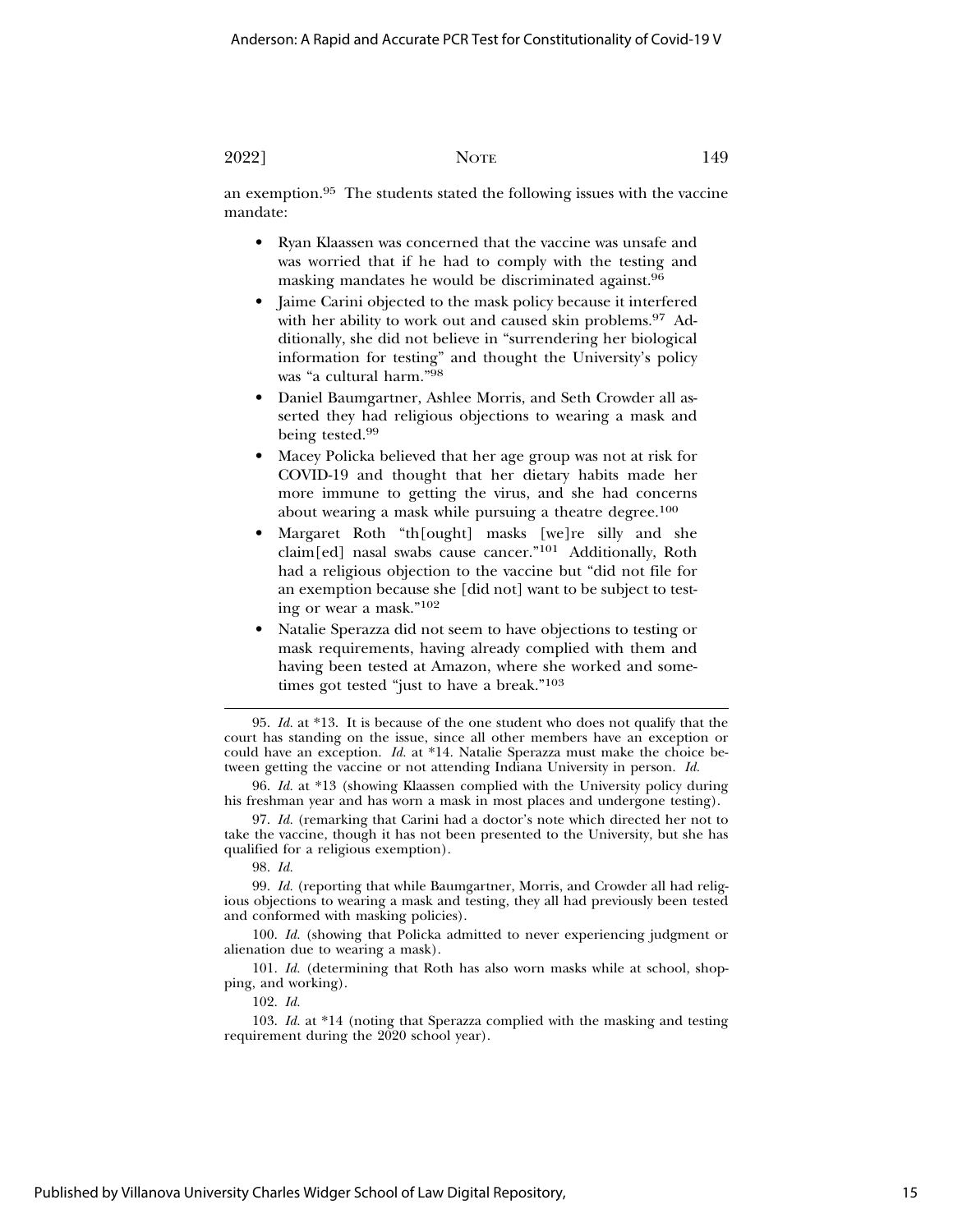After the students sued the University in the United States District Court for the Northern District of Indiana, South Bend Division, the court denied their application for a preliminary injunction.104 When denying the preliminary injunction, the court considered (1) whether the students would suffer irreparable harm in the interim prior to final resolution; (2) whether there was no adequate remedy at law; and (3) whether the students had a reasonable likelihood of success on the merits.105 The court noted that the decision was not a final decision based on the merits, and that the preliminary injunction standard is a "very far-reaching power, never to be indulged . . . except in a case clearly demanding it."106 The court reasoned that the students did not meet their burden of proving that they are likely to succeed on the merits of their claims, that they will sustain irreparable harm, and that the balance of harms and the public interest favor such a remedy.107 First, it explained the students were not likely to succeed on the merits because they could not prove that the right to refuse a vaccination was a fundamental right that was embedded in legal history and tradition, and therefore, the right to refuse a vaccination was merely a liberty interest.<sup>108</sup> Further, the mandate was "rationally related to ensuring the public health of students, faculty, and staff," which made the student's claim that the mandate was unconstitutional likely to fail.<sup>109</sup>

Accordingly, the students appealed to the Court of Appeals for the Seventh Circuit, which affirmed the district court's decision to deny the students' motion for preliminary injunction.<sup>110</sup> The Seventh Circuit specifically stated that "[g]iven *Jacobson v. Massachusetts* . . . which holds that a state may require all members of the public to be vaccinated against smallpox, there can't be a constitutional problem with vaccination against SARS-CoV-2."111 Again, the appellate court affirmed that the students

104. *Id.* at \*1 (noting that the students' request for a preliminary injunction, which is an extraordinary remedy, is denied).

106. *Id.* at \*15, \*44 (alteration in original) (internal quotation marks omitted) (quoting Cassel v. Snyders, 990 F.3d 539, 544 (7th Cir. 2021)).

107. *Id.* at \*15 (focusing on the students' failure to meet the first burden of the preliminary injunction test, which is to prove they are likely to succeed on the merits).

108. *Id.* at \*23 ("The students . . . offer no preliminary record of such historic rules, laws, or traditions that would facilitate the court's announcement. . . that a right to refuse a vaccine is anything more than a significant liberty under the Fourteenth Amendment.")

109. *Id.* at \*27 ("It isn't unreasonable to believe that, absent concerted vaccination, the fall and winter months will prove more arduous than these summer months for the university. Vastly improved, yes; out of the woods we aren't . . . ." *Id.* at \*26 (internal citation omitted)).

110. *See* Klaassen v. Trs. of Ind. Univ., 7 F.4th 592, 594 (7th Cir. Aug. 2, 2021) (affirming the decision made by the lower court to deny the preliminary injunction).

111. *Id.* at 593 (citation omitted) (rejecting plaintiffs' assertion that the rational-basis standard used in *Jacobson* does not offer enough protection for their

<sup>105.</sup> *See id.* at \*15 (explaining the preliminary injunction standard).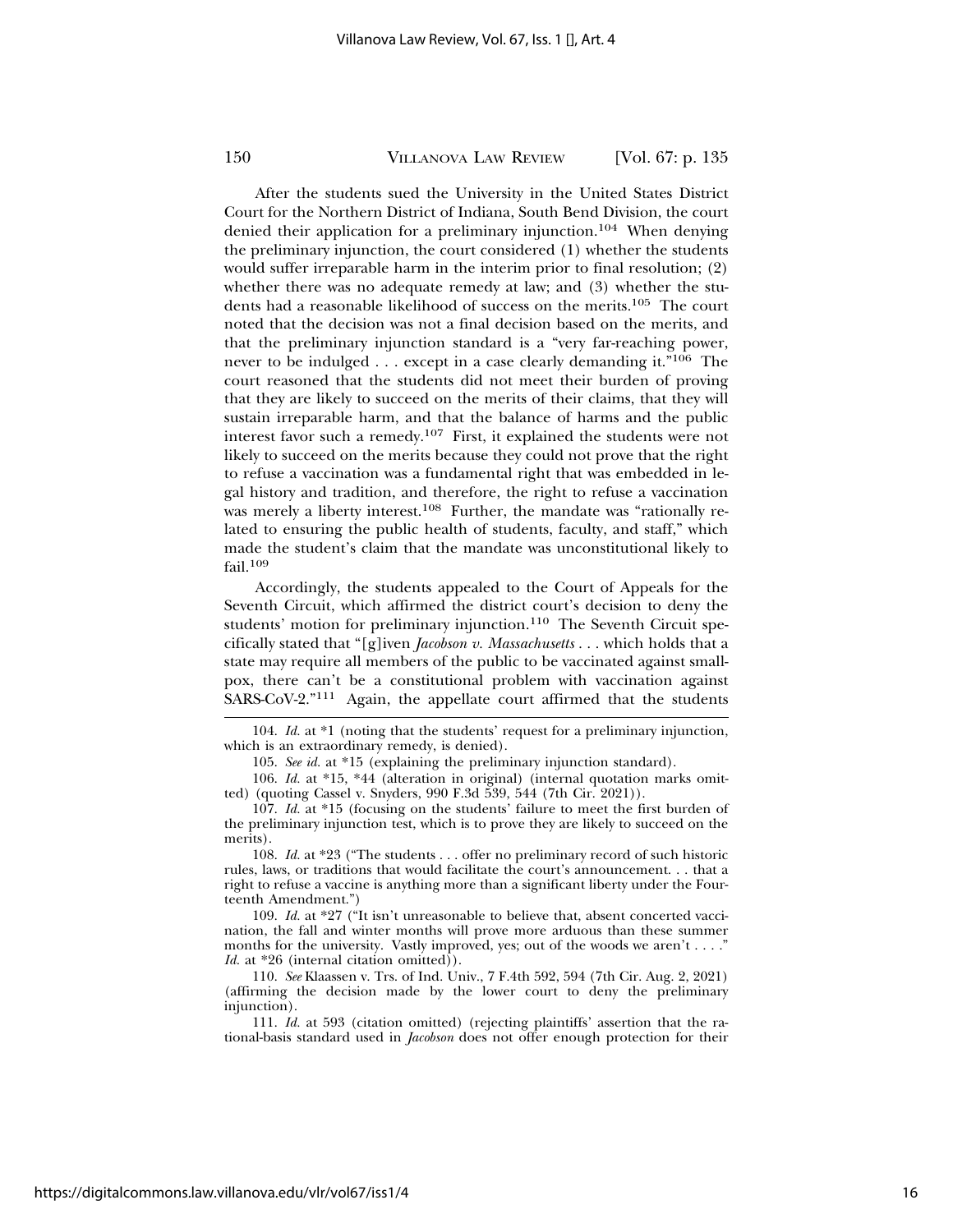lacked a showing that the right to not be vaccinated is fundamental.<sup>112</sup> Further, the court noted that the case at bar was less restrictive of the students' rights than *Jacobson* was because the University created exceptions for them.113 Secondly, the mandate was less restrictive because vaccination was not a requirement of living in the state, only of attending the University.114 Because the University had the right to set other conditions of enrollment, like tuition and following instructions about what to read and write, a vaccination mandate was no different.<sup>115</sup>

In an emergency appeal to the Supreme Court of the United States, the students asked the Court to block the vaccination mandate.116 Without commenting on the issue, the Supreme Court denied the application for injunctive relief.117 With this denial, the Supreme Court did not interfere with the University's mandate.<sup>118</sup>

112. *See Klaassen,* 7 F.4th at 593 (using *Jacobson* to show that plaintiffs lack a right under substantive due process to refuse to get vaccinated).

113. *Id.* (noting that *Jacobson* lacked exceptions for adults from the vaccine mandate, but Indiana University has exceptions for persons who declare vaccination incompatible with their religious beliefs and persons for whom vaccination is medically contraindicated).

114. *See id.* (explaining that in *Jacobson* to live in Massachusetts you had to be vaccinated as an adult or pay a fine, conversely Indiana University only made it a condition of attending the school, and it is well within the school's right to set conditions of attendance).

115. *See id.* at 593–94 (stating that other conditions of enrollment, other than a COVID-19 vaccine are normal and proper). The appellate court noted that while the students do have a right to bodily integrity, they also had a right to hold property, yet they surrendered 11,000 dollars a year to attend the college. *Id.* at 593. Similarly, the court noted that while students have a First Amendment right—meaning the state cannot tell them what to read or write—the University still may demand students read things they do not want to read and write things they prefer not to write. *Id.* Finally, the court succinctly noted "[a]student told to analyze the role of nihilism in Dostoevsky's *The Possessed* but who submits an essay about Iago's motivations in *Othello* will flunk." *Id.* at 594.

116. *See* Klaassen v. Trs. of Ind. Univ., No. 21A15, 2021 U.S. LEXIS 3677 (U.S. Aug. 12, 2021).

117. *See id.* (denying application for injunctive relief by Justice Barrett without comment).

118. *See* Amy Howe, *Barrett Leaves Indiana University's Vaccine Mandate in Place,* SCOTUSBLOG, (Aug. 12, 2021, 9:40 PM), https://www.scotusblog.com/2021/08/ barrett-leaves-indiana-universitys-vaccine-mandate-in-place/ [https://perma.cc/ 83HY-XUDR] (reporting that without commenting on the decision, the Supreme Court left the district court's decision in place).

interests). The court unequivocally depended upon *Jacobson,* clearly stating that *Jacobson* bars any complaint brought against mandatory vaccination requirements. *Id.* This complete dependance is an example of courts bolstering *Jacobson* against attacks that it is no longer valid precedent and shows that this court, in particular, does not consider it overruled. For a discussion of how the court in *Agudath Israel* disregarded *Jacobson a*s relevant precedent, see *supra* notes 70–72 and accompanying text.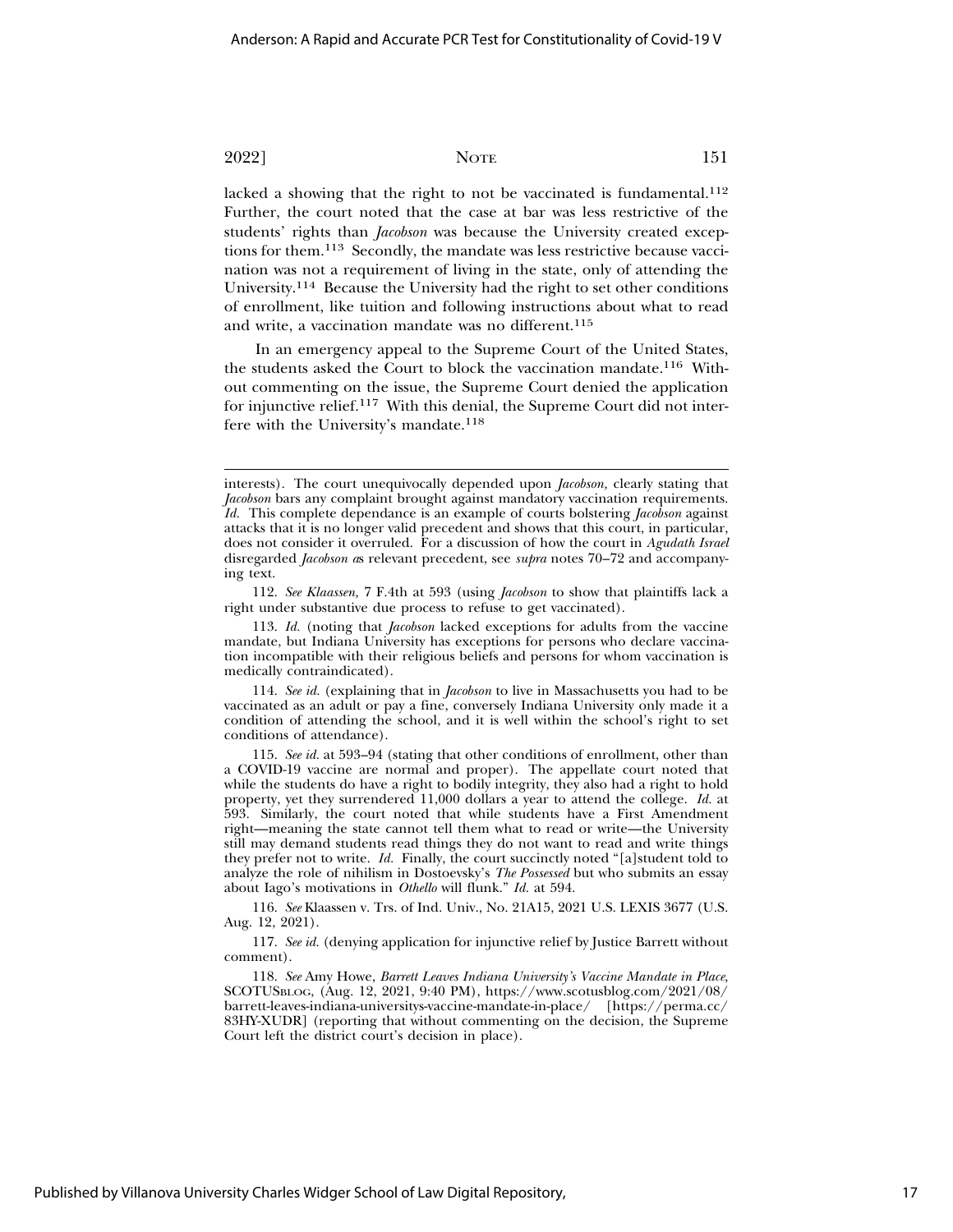#### IV. IMMUNIZATION AGAINST ARGUMENTS FOR CONSTITUTIONAL VIOLATIONS: A NARRATIVE ANALYSIS OF <sup>K</sup>LAASSEN

In *Klaassen*, the district court denied the students' petition for a preliminary injunction, noting that the students' arguments did not satisfy the standard of a strong showing that they will likely succeed on the merits of their claims, that they will sustain irreparable harm, and that the balance of harms and the public interest favor such a remedy.119 To assess whether the student's claim was likely to succeed on the merits, the district court had to determine the correct mode of analysis for constitutional questions relating to public health crises.<sup>120</sup> Section A discusses the students' preferred standard of review, which was strict scrutiny under the modern tiered approach. Then, Section B explains how the University argued for a deferential *Jacobson* standard of review. Finally, Section C discusses the standard chosen by the court, rational basis review, and how the court applied the standard.

#### A. *Stricter than FDA Approval: Rigorous Testing of Vaccine Mandate Constitutionality, the Students' Preferred Standard*

The students urged the court to adopt the modern form of constitutional analysis and advocated for a strict scrutiny standard of review.121 In arguing that the court should adopt strict scrutiny, the students contended that *Jacobson* should be "confined to its time" and should not be considered precedent because it was overruled by *Roman Catholic Diocese*. 122 The court refused to consider *Jacobson* as overruled, reasoning that the students did not meet the standard of implicit overruling, which requires "cer- $\text{tain}[\text{ty}]$  or almost certain $[\text{ty}]$  that the decision or doctrine would be rejected by the higher court if a case presenting the issue came before it."123 The court distinguished *Jacobson* from *Roman Catholic Diocese*, stating the two cases "involve[ ] entirely different modes of analysis, entirely different

122. *Id.* at \*18, \*20 ("The students read *Agudath Israel* as implicitly overruling *Jacobson,* or at least as abrogating it.").

123. *Id.* at \*20 (internal quotation marks omitted) (quoting Olson v. Pain, Webber, Jackson & Curtis, Inc., 806 F.2d 731,741 (7th Cir. 1986)) (noting that the Supreme Court may overrule a case without explicitly stating so, but it is a "tall task").

<sup>119.</sup> Klaassen v. Trs. of Ind. Univ., No. 1: 21-CV-238 DRL, 2021 WL 3073926, at \*2 (N.D. Ind. July 18, 2021), *aff'd 7* F.4th 592 (7th Cir. 2021) (explaining the test for preliminary injunctions and the heightened burden needed since they are extraordinary measures).

<sup>120.</sup> *See id.* at \*16 (stating that the students and the University disagree on the constitutional analysis).

<sup>121.</sup> *See id.* at \*17. Strict scrutiny is the standard of review courts apply when a person's fundamental rights are at stake. *Id.* at \*16. If the government infringes on a fundamental right, then the Fourteenth Amendment forbids the government to "infringe . . . fundamental liberty interests *at all,* no matter what process is provided, unless the infringement is narrowly tailored to serve a compelling state interest." *Id.* (alteration in original) (citing Washington v. Glucksberg, 521 U.S. 702, 721 (1997)).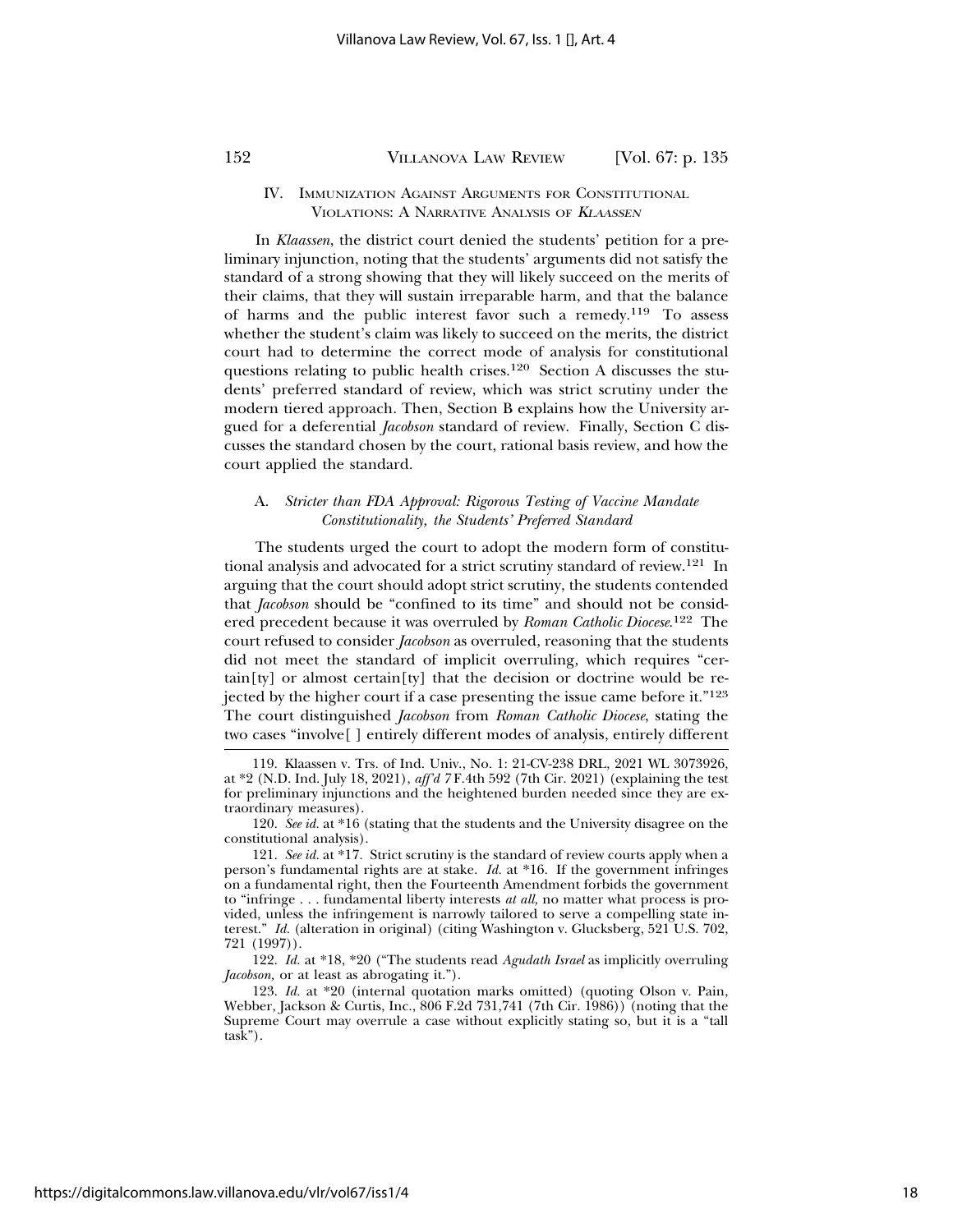rights, and entirely different kinds of restriction."124 The issues were distinct in *Jacobson* because *Jacobson* regarded issues pertaining to public health whereas *Roman Catholic Diocese* regarded the free exercise of religion.125 The court reasoned that because there was no ideological clash between *Jacobson* and *Roman Catholic Diocese*, it could consider the two authorities "harmoniously, appreciating their respective spheres."126

In another effort to show that the *Jacobson* opinion is flawed and therefore should be "confined to its time," the students pointed to the court's application of *Jacobson* in *Buck*. 127 The court severely criticized *Buck,* noting that eugenics is a "repulsive notion."128 Additionally, the court characterized the justification "that '[t]hree generations of imbeciles are enough'" as "chilling."129 *Buck* represented "a over-extension of *Jacobson,*" and that such an over-extension only showed to prove that the "Constitution cannot be cut loose."130

The students also contended that because *Jacobson* predated the modern tiers of constitutional analysis, it should not be applied today.131 The court rejected this assertation and reasoned that while *Jacobson* technically predated modern constitutional analysis, this fact did not mean *Jacobson* did not fit within its framework.132 The court noted that *Jacobson*'s "real or substantial relation" test was "effectively rational basis review," which asked courts to overturn laws only when there was no legitimate state interest.133

126. *Id.* at \*20–21 (noting that *Jacobson* and *Roman Catholic Diocese* walk "handin-hand").

127. *See id.* at *\*20* ("Unsuccessful thus far, the students turn to *Buck v. Bell[.]"* (citing Buck v. Bell, 274 U.S. 200 (1927))).

128. *Id.* (describing Buck as a "rather infamous case" which upheld the involuntary sterilization of a woman in Virginia).

129. *Id.* (alteration in original) (citing *Buck, 2*74 U.S. at 207) (commenting on the inexcusable language used in *Buck* which likened mandatory vaccination requirements to the sterilization order of a woman).

130. *Id.*

131. *Id.* ("*Jacobson* was written before the modern tiers of constitutional scrutiny, so a legitimate question is the extent to which *Jacobson* applies with full force today.").

132. *Id.* at \*21–22 (noting that though *Jacobson* was decided before tiers of scrutiny it "effectively endorsed" rational basis review of a government's mandate during a health crisis).

133. *Id.* at \*18 (noting that high courts have used *Jacobson* in a way that reflects rational basis review analysis). The court is adopting the stance taken by Justice Gorsuch in his concurrence in *Roman Catholic Diocese w*hen it finds that just

<sup>124.</sup> *Id.* ("*Jacobson* applied what would become the traditional legal test associated with the right at issue[.]" (internal quotation marks omitted) (quoting Roman Cath. Diocese v. Cuomo, 141 S. Ct. 63, 70 (2020))).

<sup>125.</sup> *See id.* at \*20–21. The court made clear that the issue in *Agudath Israel* was one relating the First Amendment, a right that was determined to be fundamental well before *Jacobson* was decided. *Id.* On the other hand, *Jacobson* related to interests in public health, which is not a clearly fundamental right. *Id.* In fact, the court notes that *Jacobson* endorses the intervention of the court when a law is "'beyond all question, a plain, palpable invasion of rights secured by the *fundamental* law.'" *Id.* (citing Jacobson v. Massachusetts, 197 U.S. 11, 31 (1905)).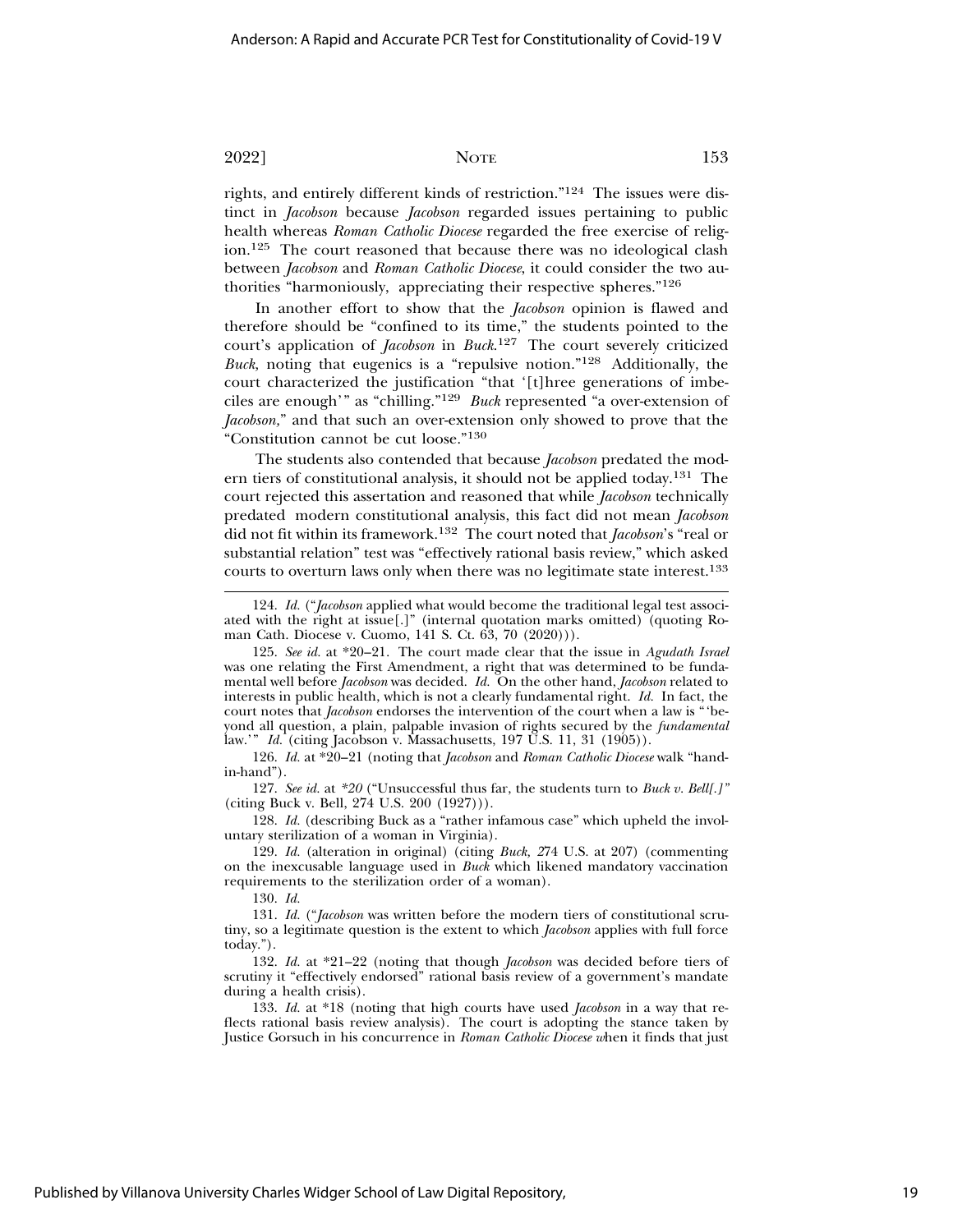The court noted that even if some parties considered their "melding of history and modernity" incorrect, the application of both the *Jacobson* standard and rational basis review yield the same result.<sup>134</sup> The court concluded that the purpose of *Jacobson* was to require a rational relation to a legitimate state interest in public health, exactly what a court considers under the rational basis review test.135

#### B. *Boosting the University's Immune System: The Deferential* Jacobson *Standard, the University's Preferred Standard*

The University urged the court to adopt a deferential mode of analysis and to interpret *Jacobson* as affording greater freedom to entities in regulating activities during a public health crisis.136 The court rejected this argument, warning that *Jacobson* should not be taken too far.137 The court advised that while *Jacobson* was not overruled by *Roman Catholic Diocese*, this fact did not mean that *Jacobson* called for "blind deference to the government when it acts in the name of public health or in a pandemic."138 The court stated that "a public health emergency does not give . . . public officials *carte blanche* to disregard the Constitution for as long as the medical problem persists."139 The court clarifies the reach of *Jacobson*, noting it dictates that governments only have the ability to create health practices that are based in science and popular consensus.140 The court cautioned that *Jacobson* did not allow states to use a global health crisis as an excuse to make unchanging policy; instead, legislation still needed to be bound by medicine and science, which are continually updated to respond to the current health crisis of the country, therefore limiting the absolute power of the legislature.141

135. *Id.* at \*20–21 (noting that both *Roman Catholic Diocese* and *Jacobson* both applied the correct standard of review for their respective issues).

136. *See id.* at \*21.

139. *Id.* at \*22 (alteration in original) (quoting Calvary Chapel Dayton Valley v. Sisolak, 140 S. Ct. 2603, 2605 (2020) (Alito, J., dissenting)).

140. *Id.* (noting that to be reasonably related to the public wellbeing, the practices must be continually updated and tied to science).

141. *Id.*

because an opinion predated the modern tiers of analysis this does not mean it is not applicable or relevant case law. For a discussion of Justice Gorsuch's concurrence in *Roman Catholic Diocese,* see *supra* notes 59–62 and accompanying text.

<sup>134.</sup> *See Klaassen,* 2021 WL 3073926, at \*21 (stating that comfort should be taken knowing that whether *Jacobson* does or does not follow rational basis review it leads to the same result).

<sup>137.</sup> *Id.* at \*21–22 ("The university seems to argue that *Jacobson* gave even more deference than rational basis review during a public health crisis, not fairly so; and even then, *Jacobson* cannot be taken once more too far.").

<sup>138.</sup> *Id.*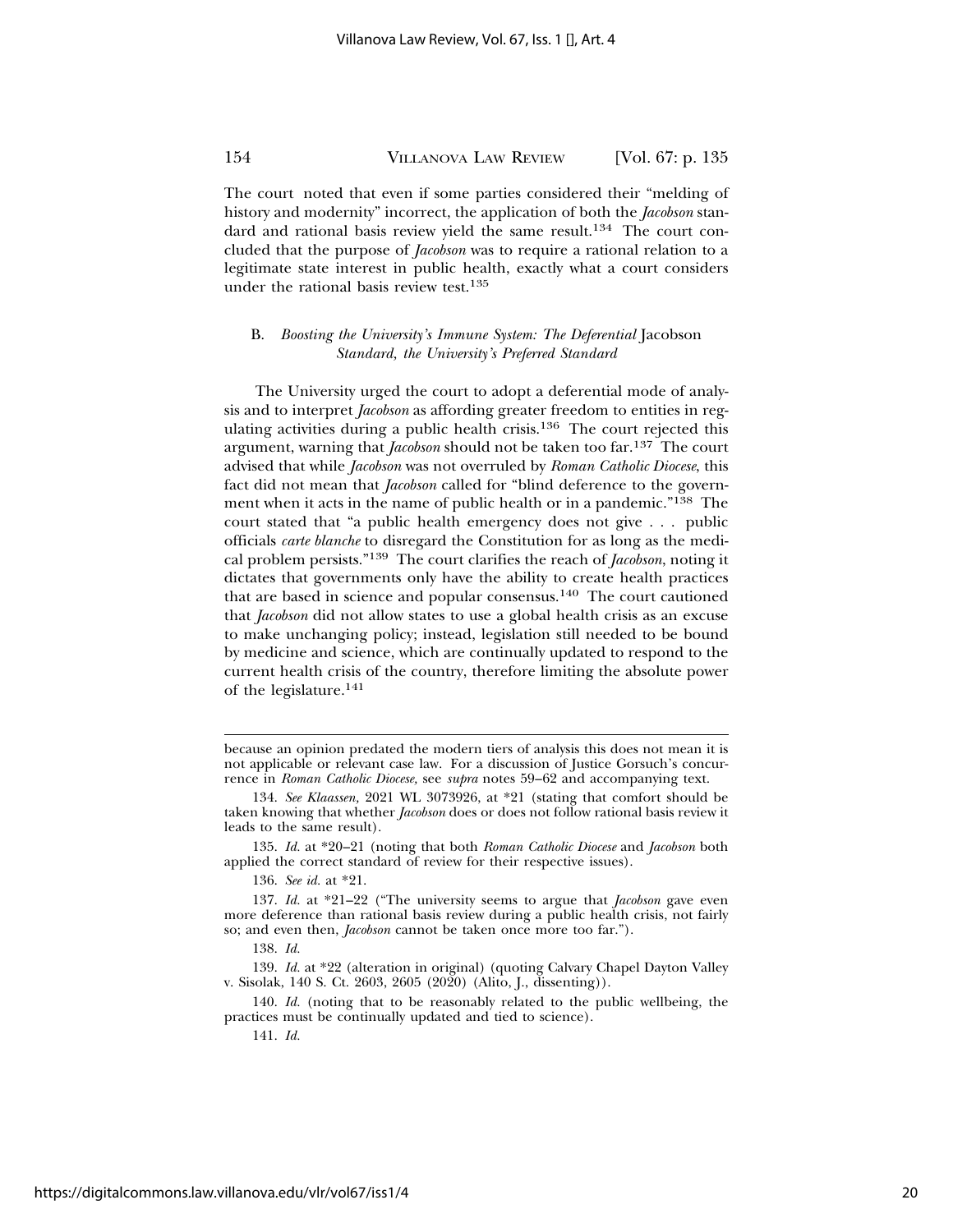#### C. *Accurate Rapid Tests, the Best Way to Combat the Spread: The Court's Chosen Analysis of Rational Basis Review*

The court in *Klaassen* opted to integrate each party's preferred standard.142 The court held that while *Jacobson* does not provide a more deferential mode of analysis, it also is not overruled by *Roman Catholic Diocese* and the correct middle ground is to apply rational basis review.143

Under the chosen standard of rational basis review, the court stated that the right to remain unvaccinated is not a fundamental right but rather simply a liberty interest.144 The court looked to history and tradition to determine that the students "offer[ed] no preliminary record of such historic rules, law, or traditions that would facilitate the court's announcement . . . that a right to refuse a vaccine is anything more than a significant liberty under the Fourteenth Amendment."145 The court noted that history and tradition, in fact, supported the constitutionality of a mandatory vaccine.146

After establishing that the students have a liberty interest under the Fourteenth Amendment, the court proceeded to balance their liberty against the relevant state interests.147 *Roman Catholic Diocese* already determined that "[s]temming the spread of COVID-19 is unquestionably a compelling interest."148 Additionally, the University reasonably believed that

144. *See Klaassen,* 2021 WL 3073926, at \*24 (ruling that history and case law do no support recognizing the right to refuse vaccination as a fundamental right, therefore the court must deem it a liberty interest).

145. *Id.* at \*23. In particular, the court rejected the students' assertions that *Washington v. Glucksberg* and *Cruzan v. Director, Missouri Department of Health* support the conclusion that the right to refuse a vaccine is a fundamental right in that it relates to the right to refuse unwanted medical treatment. *Id.* (first citing Washington v. Glucksberg*,* 521 U.S. 702 (1997); then citing Cruzan ex rel. Cruzan v. Dir., Mo. Dep't of Health, 497 U.S. 261 (1990)). The court noted that *Cruzan* and *Glucksberg* related to the refusal of lifesaving subsistence, which had no ramifications to the physical health of others, while vaccines "address a collective enemy, not just an individual one." *Id.*

146. *See id.* at \*24 (noting that when the Fourteenth Amendment was ratified, England already had a compulsory vaccination law for the smallpox vaccine, and that considerable case law points to rational basis being the correct standard of review).

147. *See id.* at \*26 (explaining that determination of a liberty interest does not end the analysis, and the Court must balance the students' rights against state interests).

148. *Id.* (internal quotation marks omitted) (quoting Roman Cath. Diocese v. Cuomo, 141 S. Ct. 63, 67 (2020)). Here, the court refuted the argument that because the pandemic is basically over, the compelling interest is lost. *Id.* Proclamations from the Secretary of Health and Human Services, the Indiana State Department, Governor Eric Holcomb, and the CDC informed the court's holding

<sup>142.</sup> *See id.* (recognizing *Jacobson* as a "precursor" to rational basis review which is consistent with opinions that acknowledge *Jacobson* as good law).

<sup>143.</sup> For a discussion of the arguments of the students and the University, see *supra* notes 121–41 and accompanying text; *see also Klaassen,* 2021 WL 3073926, at \*22 (noting that rational basis review is the appropriate standard of review to employ).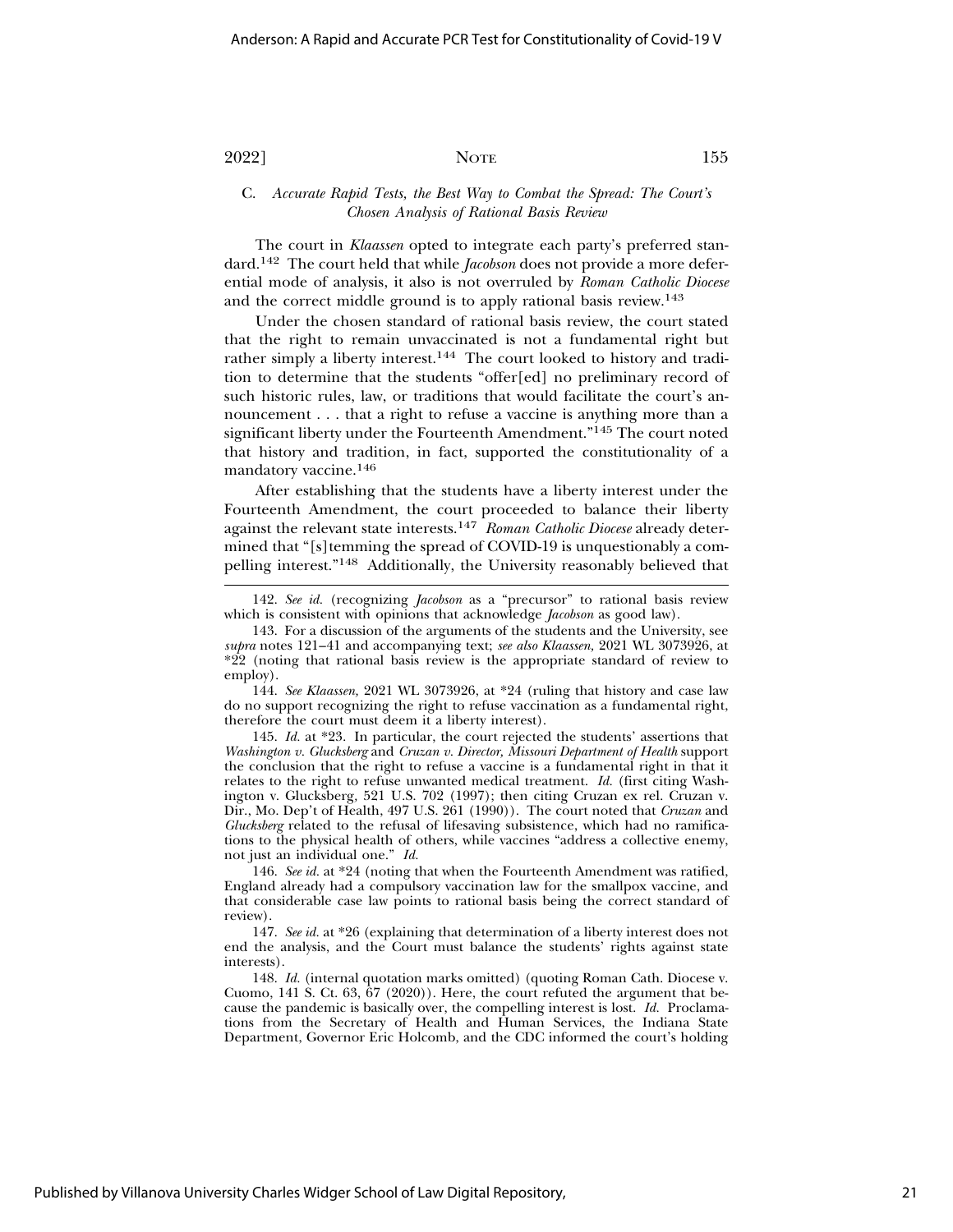the vaccine promotes the safety of its community.149 It did not make an arbitrary decision to mandate vaccines but relied on extensive studies done by the medical experts on the restart committee.<sup>150</sup> Thus, the court rejected the students' claim that the vaccine is dangerous and therefore the students' right to refuse it should outweigh any state interest.151 Instead, the court argued that the rarity of health risks caused by the vaccine and the overarching benefits of the vaccine showed that the University had a rational connection between its mandate and its aim of campus health.<sup>152</sup> Therefore, under the courts chosen mode of review, rational basis, the student's claim failed.153

150. *See id.* (showing that the restart committee relied on data from CDC, surveillance testing, data based on vaccinated and unvaccinated individuals, efficacy of mitigation efforts on campus and more- all of which was presented in weekly meetings that occurred over six months).

151. *Id.* at \*29–30 (noting that the students argued that the risks of the vaccine outweigh any benefits a vaccine might confer). The risks are identified as myocarditis, clotting, and death yet studies show that eight in one million people have suffered from myocarditis after taking the COVID-19 vaccine. *Id.* at \*30.

152. *Id.* at \*29–37 (illustrating that the students' effort to show that the vaccine is dangerous is not substantial enough to prove that the University did not have a rational basis for implementing the mandatory vaccine requirement).

153. *Id.* at \*38. Additionally, the court rejected arguments that the mandatory mask and testing policy for students who had an exception violated the students' constitutional rights. *Id.* The students argued that the mask mandate infringes on their bodily autonomy, medical privacy, religious beliefs, and essentially the students become a "scarlet letter" targeting them for bullying and scorn. *Id.* at \*39. The court rejected their argument that there is a fundamental right not to be tested for a virus, or a constitutional right to not wear a mask, noting that these rights are not deeply rooted in the nation's history and tradition. *Id.* The court then applied rational basis review to these challenges and determined that the University has a legitimate interest in promoting the health and safety of its students and that masks and testing are rationally related to achieving those measures. *Id.* at \*40. The contention that the mask mandates were a violation of the student's religious freedom was dealt with separately since it involved a fundamental right. *Id.* at \*39. But because the mask mandate was a general regulation that had the effect of incidentally burdening religious practices in general and neutral ways, it only needed to be rationally supported by the University. *Id.* Since the right of free exercise ". . . does not relieve an individual of the obligation to comply with a valid and neutral law of general applicability. . ." the mandate survived. *Id.* (internal quotation marks omitted). The court also noted that students who got a medical exemption were subject to the same requirements as those who got a religious exemption; therefore, the mandate satisfied the general applicability test. *Id.*

that "vastly improved, yes; out of the woods we aren't[.]" *Id.* In particular, the court relied on data about the Delta variant to show that COVID-19 cases are in fact on the rise cases reaching their greatest heights in July since. *Id.* at \*27. The court further noted that the surge of Delta variant cases was due to the unvaccinated population. *Id.*

<sup>149.</sup> *See id.* at \*28 (determining that the decision to create a vaccination mandate was not taken lightly and was not a decision that was reached overnight).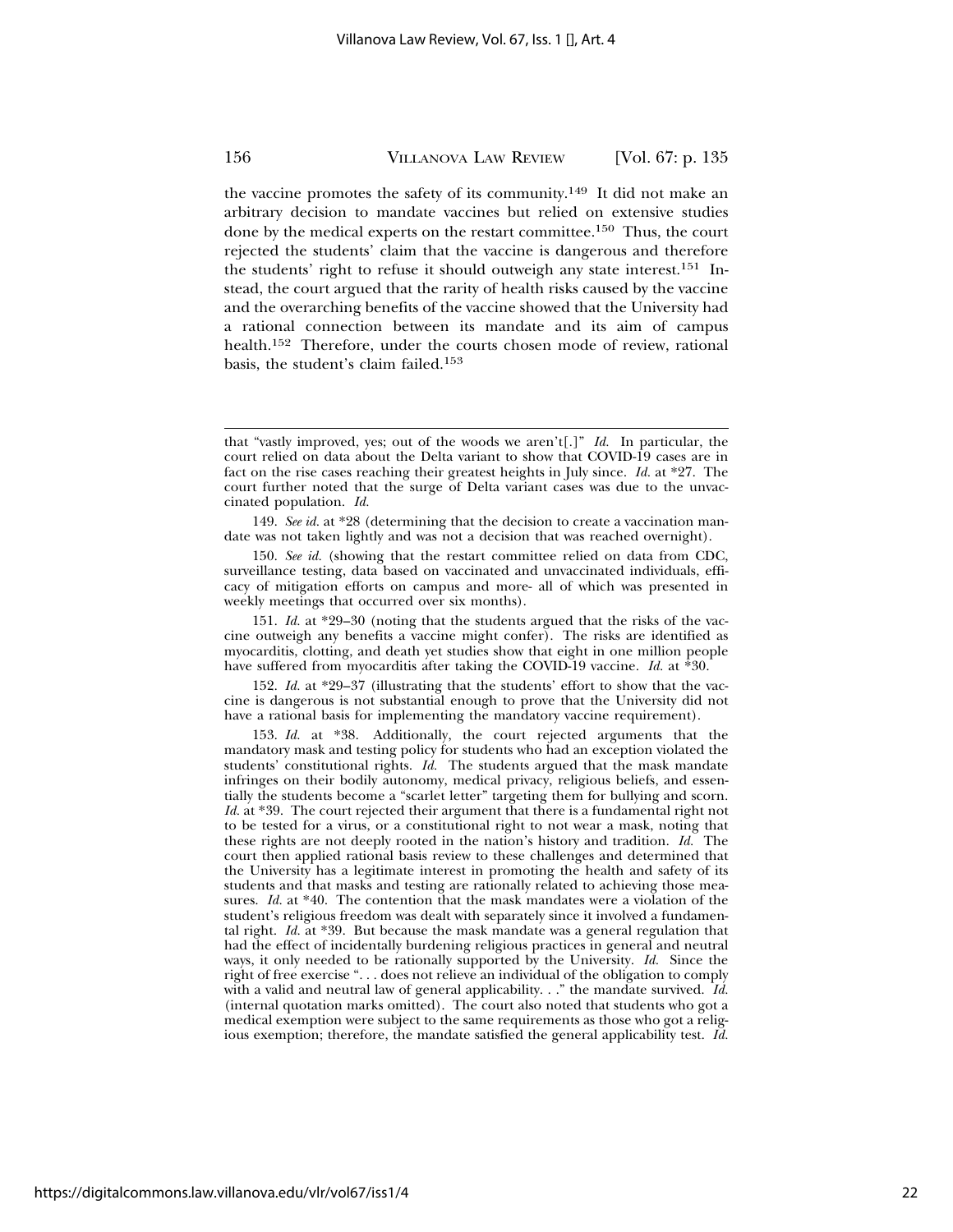V. NO MORE FALSE NEGATIVES: <sup>K</sup>LAASSEN BECOMES THE MOST ACCURATE CONSTITUTIONAL TEST

*Klaassen* can be viewed as the "just right" application of deference to *Jacobson* against the concern of suspending constitutional rights during a pandemic.154 The court in *Klaassen* created a clear test for other jurisdictions to follow that incorporates both what is seen as the *Jacobson* standard and the modern tiered constitutional analysis.155 This is the most accurate constitutional test to employ when faced with Fourteenth Amendment questions regarding regulations during a public health crisis.156 This Note suggests that *Klaassen* is the correct way to analyze constitutional questions regarding public health crises, and that *Klaassen* definitively states that in most circumstances mandatory vaccination requirements do not violate a person's Fourteenth Amendment rights.157 Section A analyzes how *Klaassen* both respects the Supreme Court's reasoning in *Roman Catholic Diocese* and distinguishes the facts of *Klaassen* from that opinion. Then, Section B explores how the *Klaassen* court reaffirms that *Jacobson* is still good law and does not create a more deferential standard of review.

#### A. *Limiting the Symptoms of Infection:* Klaassen*'s Refusal to Elect for Strict Scrutiny*

If *Klaassen* represents the "just right" application of constitutional analysis for issues pertaining to public health crises, then decisions like *Roman Catholic Diocese* and *Agudath Israel* represent cases that could be viewed as "extra firm" decisions.158 By employing strict scrutiny, these decisions invoked the highest standard of review for constitutional questions regarding COVID-19 regulations—a standard which allows governmental

157. For a discussion of why the court adopted rational basis review, see *supra* notes 125–53 and accompanying text.

158. *See* Roman Cath. Diocese v. Cuomo, 141 S. Ct. 63, 67 (2020) (holding that because "the challenged restrictions are not 'neutral' and of 'general applicability,' they must satisfy 'strict scrutiny"'); *see also Agudath Isr*., 983 F.3d at 634 (holding that the challenges to COVID-19 restrictions must satisfy strict scrutiny).

<sup>154.</sup> *See generally id.* at \*21 (determining that *Jacobson* is still relevant precedent but does not let governments declare a public health crisis and regulate indefinitely).

<sup>155.</sup> *See id.* at \*22 (noting that *Jacobson* effectively endorsed rational basis review of a government's mandate during a health crisis).

<sup>156.</sup> *See generally* Agudath Isr. v. Cuomo, 983 F. 3d 620, 631 (2d Cir. 2020) (holding that the COVID-19 regulations imposed by Governor Cuomo were subject to strict scrutiny); *see also* Jones v. Cuomo, 542 F. Supp. 207, 217 (S.D.N.Y. 2021) (stating that some jurisdictions have adopted the *Jacobson* standard, but in *Roman Catholic Diocese v. Cuomo* the Supreme Court applied strict scrutiny stating that *Jacobson* was not a "towering authority that overshadows" the Constitution). These different outcomes are evidence that there was no clarity after *Agudath Israel* was decided. *See Jones,* 542 F. Supp. at 219 (noting that the courts will apply both standards out of an "abundance of caution").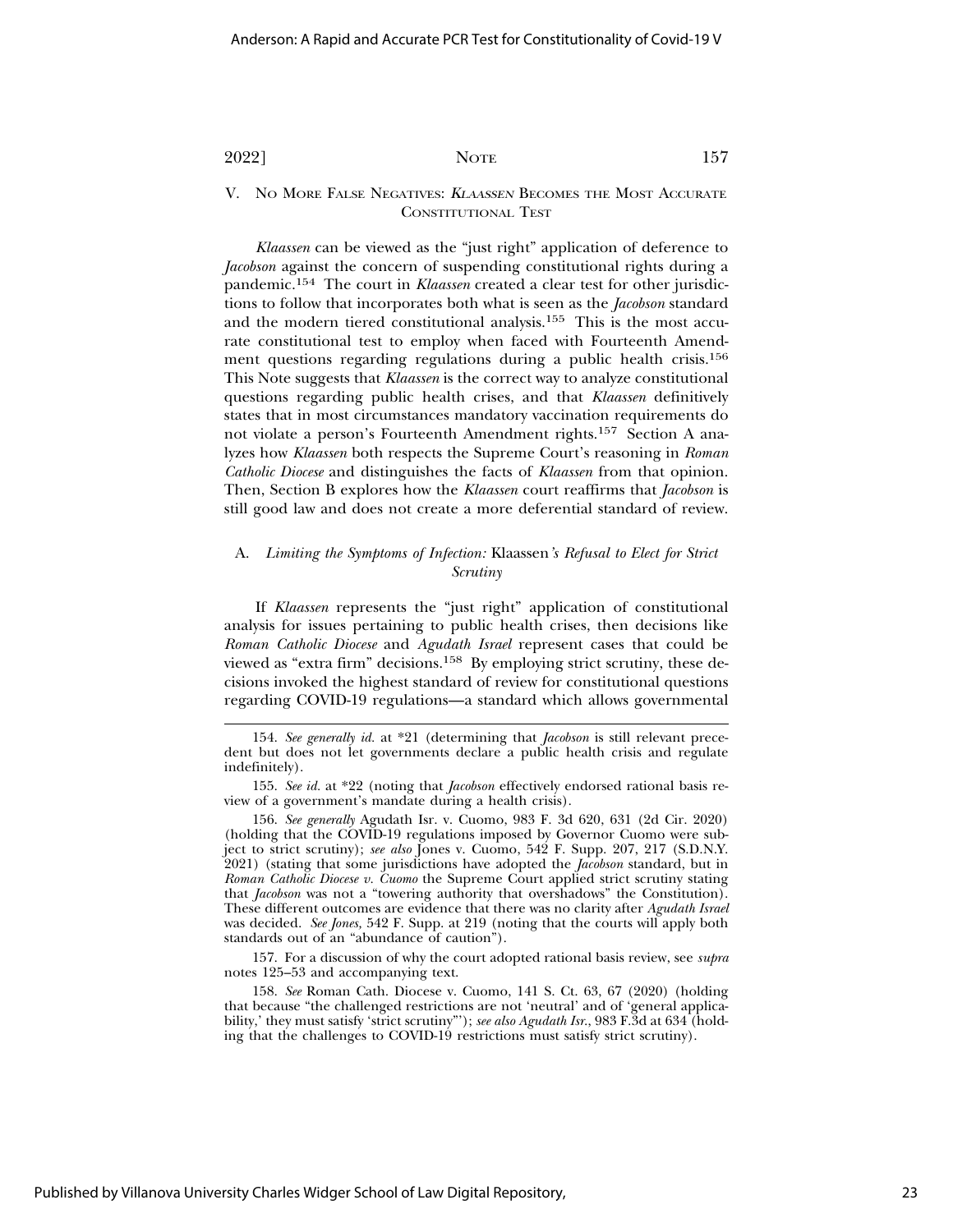action only in the narrowest of circumstances.159 The decision in *Roman Catholic Diocese* led lower courts to believe that the *Jacobson* standard was no longer applicable and that constitutional arguments regarding public health crisis should be subject to the strict scrutiny review.160 Some courts even viewed *Roman Catholic Diocese* as a message that *Jacobson* had been overruled.161 Many lower courts subjected COVID-19 restrictions that were not relating to religious freedom to strict scrutiny as the courts tried to apply *Roman Catholic Diocese*. 162

*Klaassen*, on the other hand, should be read as the correct interpretation of *Roman Catholic Diocese* in that it defers to the Supreme Court but notes that it is not applicable precedent to the issue of mandatory vaccinations.<sup>163</sup> *Klaassen* artfully articulates that the issue between *Jacobson* and *Roman Catholic Diocese*'s standards is not because one employs the modern constitutional analysis and one predates modern constitutional analysis.164 The difference is that one regards a fundamental right—the right to freedom of religion—and one regards a liberty interest—the right not to be vaccinated.165 Some lower courts may have overlooked this distinction, which may have caused confusion for litigants and other courts.<sup>166</sup>

*Klaassen* cuts through the confusion and creates precedent that outlines a test for what standard to adopt: if the regulation infringes on a fundamental right, then strict scrutiny is appropriate, but if the regulation pertains to a liberty interest, then the *Jacobson* rational basis review standard applies.167

161. *See Jones*, 542 F. Supp. at 218 (stating that since *Roman Catholic Diocese* "some courts' confidence in *Jacobson* has . . . waned").

162. *See id.* (explaining that two different circuit courts have applied the tiers of scrutiny, including strict scrutiny to issues pertaining to COVID-19 restrictions).

163. *See Klaassen,* 2021 WL 3073926, at \*20 (holding that *Roman Catholic Diocese* and *Jacobson* "involved entirely different modes of analysis, entirely different rights, and entirely different kinds of restrictions").

164. *See id.* ("'*Jacobson* applied what would become the traditional legal test associated with the right at issue'—exactly what *Agudath Israel* did." (quoting Roman Cath. Diocese v. Cuomo, 141 S. Ct. 63, 70 (2020) (Gorshuch, J., concurring))).

165. *See id.* at \*21 (stating that *Jacobson* counseled a rational relation to a legitimate interest in public health while *Roman Catholic Diocese* employed a heighted scrutiny due to the interference of a fundamental right under the First Amendment).

166. *See Jones,* 542 F. Supp. 3d 207, 213-14 (exploring how different circuit courts have adopted different standards when analyzing COVID-19 mandates).

167. *See Klaassen,* 2021 WL 3073926, at \*21 (arguing that *Jacobson* counsels courts to intervene when a fundamental right is at stake, but also noting that the right to not be vaccinated is not a fundamental right); *see also* Sara M. Cooperrider & Andrew Murphy, *Mandates Exemptions, and Injunctions: the Indiana University Case and U.S. Supreme Court Precedent,* TAFT (Aug. 16, 2021), https://www.taftlaw.com/

<sup>159.</sup> *See Klaassen,* 2021 WL 3073926, at \*16 (noting that under strict scrutiny review a government action cannot infringe upon a fundamental right at all unless the action is narrowly tailored).

<sup>160.</sup> *See Agudath Isr.,* 983 F.3d at 635 (holding that district court's reliance on *Jacobson* was "misplaced").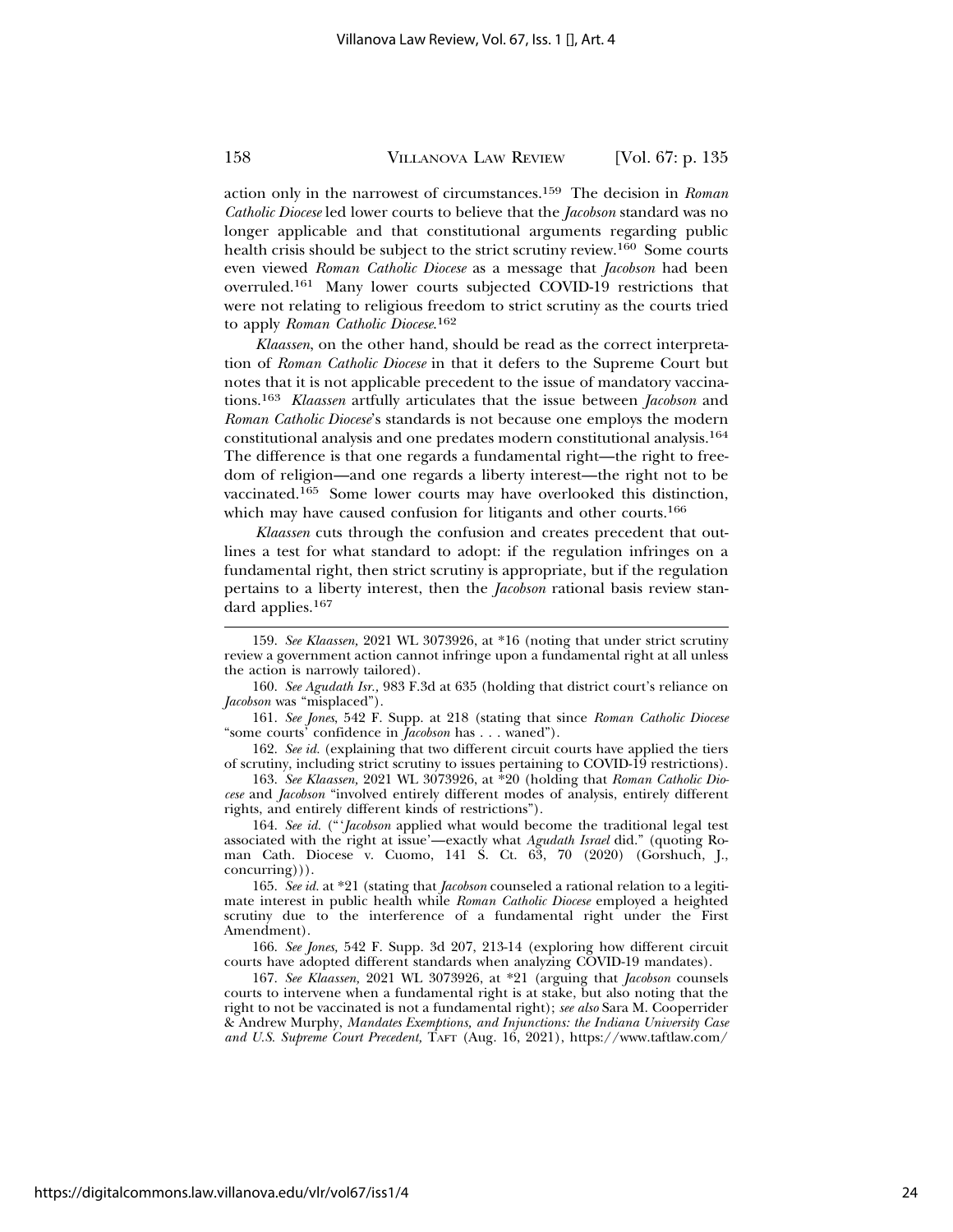The court in *Klaassen* expertly uses the *Jacobson* test within the framework of modern tiers of constitutional analysis.168 The *Jacobson* test was used as a tool to determine if the regulation infringes upon a fundamental right or simply a liberty interest.169 For example, the second prong of the *Jacobson* test, determining if the regulation is "beyond all question, a plain, palpable invasion of rights secured by the fundamental law[,]" is just another way to ask: is the right at issue a fundamental right or not?170 Put another way, the court in *Klaassen* demonstrates that if *Roman Catholic Diocese* was decided under the *Jacobson* test, the outcome would have been the same because the claim would have failed under the second prong.<sup>171</sup> Because the regulation at issue in *Roman Catholic Diocese* was a restriction on the right to practice religion and that right was deemed a "right secured by the fundamental law," and the restriction was clearly an invasion of that right, the regulation would have been unconstitutional.172

This test applies the correct deference to new Supreme Court decisions in noting the proper application of strict scrutiny while also deferring to older Supreme Court precedent which is factually on point.173 *Klaassen* makes clear that *Roman Catholic Diocese* was not an "extra firm" standard, creating a tougher standard to test constitutional issues relating to a public health crisis, but instead shows that it is actually just one iteration of the possible outcomes under the Jacobson test.174

#### B. *Masks Still Mandated:* Klaassen *Confirms that* Jacobson *Does Not Provide a More Deferential Standard*

Just as the "extra firm" standards of *Roman Catholic Diocese* and *Cuomo* are not the right fit for general questions of mandatory vaccination, *Big*

news-events/law-bulletins/mandates-exemptions-and-injunctions-the-indiana-university-case-and-u-s-supreme-court-precedent [https://perma.cc/7S75-CCN] (noting that *Klaassen* provides a "timely preview of the issues [COVID-19 vaccination] lawsuits are likely to raise").

168. *See Klaassen,* 2021 WL 3073926, at \*21 ("Considering the modern tiers of constitutional scrutiny, the court reads *Jacobson* and [*Agudath Israel*] harmoniously[.]").

169. *See id.* (explaining that *Jacobson* counseled courts to intervene if a state imposes a regulation that is an invasion of fundamental right).

170. *Id.* (internal quotation marks omitted) (quoting Jacobson v. Massachusetts, 197 U.S. 11, 31 (1905)) (showing that the second prong of *Jacobson* demonstrates that the court was considering fundamental rights versus liberty interests).

171. *See id.*

172. *Id.* (explaining that *Jacobson* "presciently contemplated" the differences between a fundamental right, like the right to free exercise of religion, and urged courts to intervene when a fundamental right was at stake).

173. *See id.* (noting that the court reads *Jacobson* and *Roman Catholic Diocese* "harmoniously" and that the Court appreciates their "respective spheres").

174. *See id.* (stating that even though *Jacobson* predates the modern tiers of analysis it still conforms to what would become the traditional legal test—rational basis review).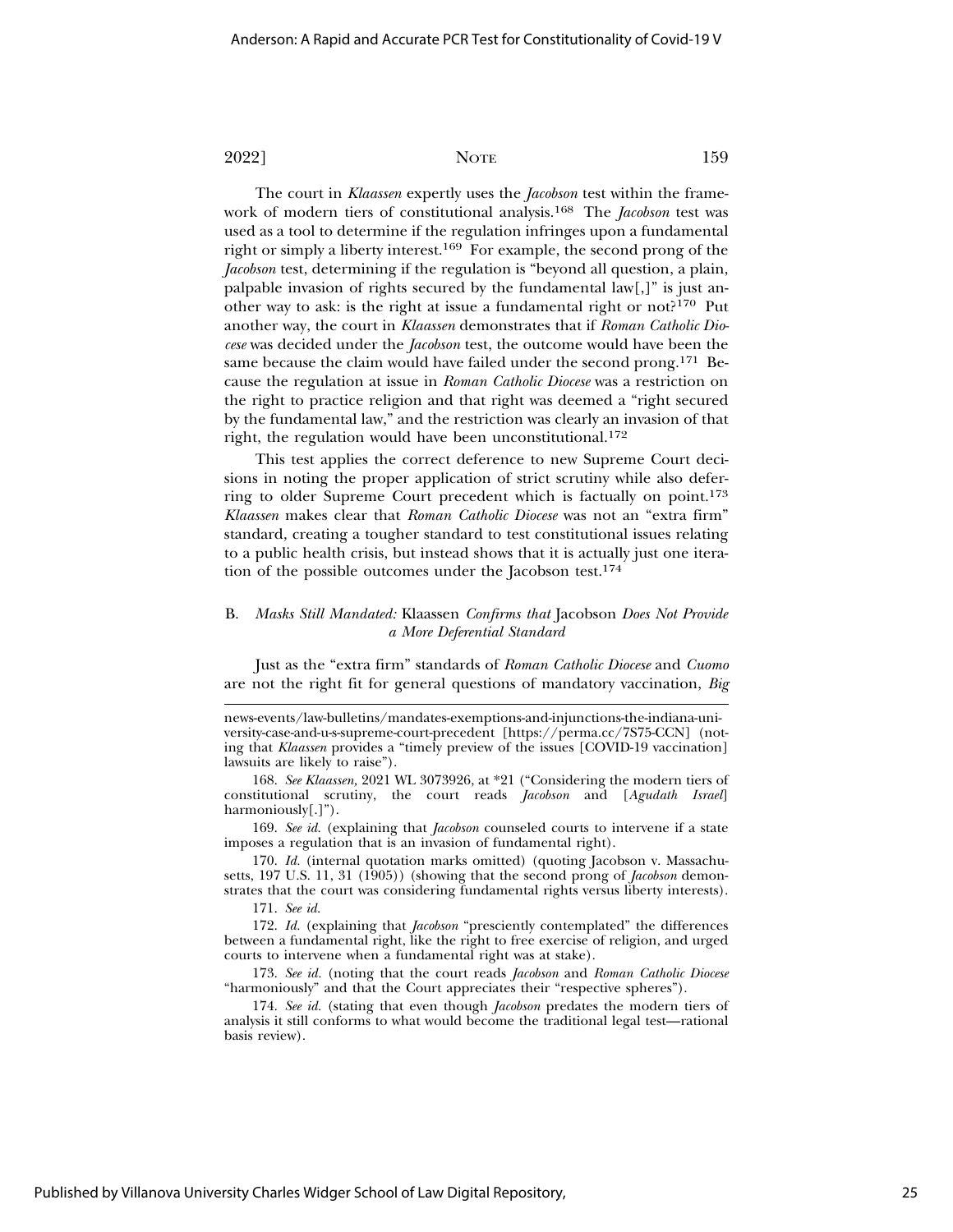*Tyme Investments* and *Jones* can be seen as the "extra soft" approach.175 Decisions such as these are based on the idea that because *Jacobson* was decided prior to the modern tiers of analysis, it carves out a constitutional exception for issues relating to a public health crisis, giving the state and the legislature more power to enact laws that can curtail one's constitutional rights.176 The court in *Jacobson* put so much trust in the legislature to make determinations about what is right to keep the larger population safe during an epidemic, it would be easy to read such deference as permission to cut constitutional rights short.177

Just as *Klaassen* proved that the modern tiered analysis wasn't actually an "extra firm" approach, it again showed that the *Jacobson* standard is not actually an "extra soft" approach and does not counsel courts to cut the constitution loose during a pandemic.178 Instead of giving state and federal legislatures the power to do whatever they want in the name of the greater good, the first prong in the *Jacobson* test—that the order have a "real or substantial relation" to the purpose of protecting the public health—requires that courts put bounds on the ability of the legislature to create mandates around the pandemic.179 *Klaassen* notes, by following the *Jacobson* standard, the courts should always consider that mandates must be "written with a mindset that medicine and science, and the circumstances that they create, will evolve, and so must the law or policy evolve or be revisited in amendment."180

The court in *Klaassen* shows that when a court applies the *Jacobson* standard, which it notes is essentially rational basis review, the constitutionality of mandates cannot be considered without the institutional

The authority to determine for all what ought to be done in such an emergency must have been lodged somewhere or in some body; and surely it was appropriate for the legislature to refer that question . . . to a Board of Health, composed of persons residing in the locality affected and appointed, presumably, because of their fitness to determine such questions.

*Id.*

178. *See Klaassen,* 2021 WL 3073926, at \*20 ("*Jacobson* merely counsels once more that the Constitution cannot be cut loose even now, in a pandemic's seeming twilight." (citing Roman Cath. Diocese, 141 S. Ct. 63, 68 (2020))).

179. *See id.* at \*21 ("*Jacobson* doesn't justify blind deference to the government when it acts in the name of public health or in a pandemic.").

180. *Id.* at \*22.

<sup>175.</sup> *See* Big Tyme Invs. v. Edwards, 985 F.3d 456, 466 (5th Cir. 2021) (holding that *Jacobson* allowed for curtailment of constitutional rights in times of an epidemic); see also Jones v. Cuomo, 20 Civ 4898 (KPF), 2021 WL 2269551, at <sup>\*6</sup>6 (S.D.N.Y. June 2, 2021) (noting that *Jacobson* granted states and local authorities with "substantial deference in enacting measure to 'prevent the spread of contagious diseases'") (quoting *Jacobson,* 197 U.S. 11, 25 (1905))).

<sup>176.</sup> *See Jacobson,* 197 U.S. at 26 (specifying that the liberty secured by the constitution does not create an absolute right in each person to be free from all restraint in all circumstances).

<sup>177.</sup> *See id.* at 27. The Jacobson court rationalized its deference to the legislature because,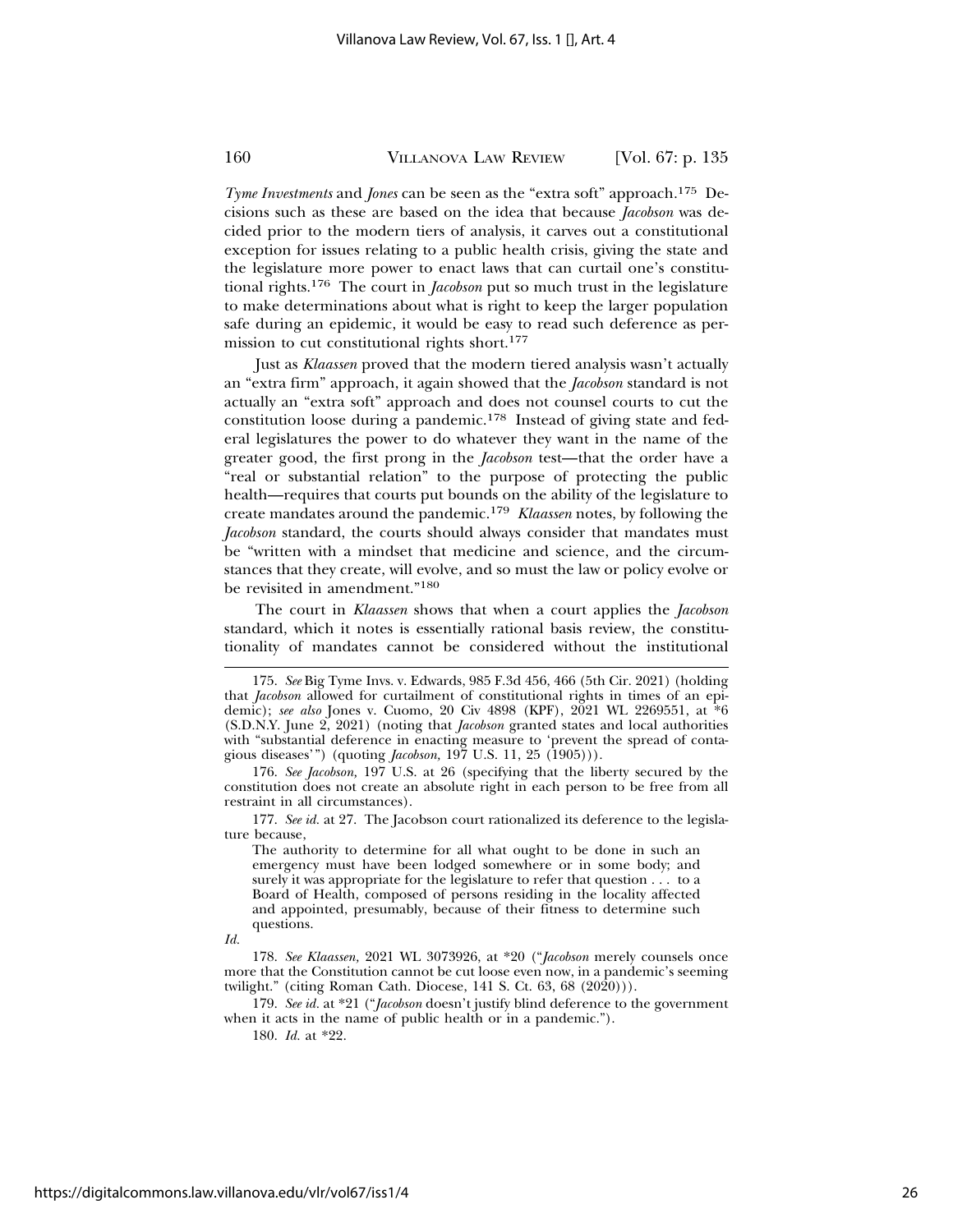bounds of science and rational reasoning.181 For example, *Klaassen* determined that the University's mandate was rationally related to the state's interest under the *Jacobson*/rational basis review standard.182 The mandate was rationally related because the school "reasonably believe[d] the vaccine promotes the safety of not only its students, but that of its entire community" and the decision to implement a mandatory vaccination requirement was not "taken lightly."183 The court continued by citing the numerous scientific studies that the restart committee considered when making the decision to create a mandatory vaccination requirement, including CDC guidelines and updates, testing data, data trends based on vaccinated and unvaccinated individuals, and more.184 By providing this safeguard of analysis that ensured that mandates were based on science and fact, the court showed that *Jacobson* does not counsel for arbitrary orders that have no reasonable relation to the state interest in protecting public health.185

This interpretation of the *Jacobson* standard is the correct one in that it shows that there is no added level of deference found within the opinion.186 Further, by disproving the fact that *Jacobson* allows for greater deference, the court in *Klaassen* indicates to other jurisdictions that it remains good law, an indication that should be given appropriate weight in constitutional analysis.187

*Klaassen* is the true "just right" application of constitutional analysis because it strikes the balance between the standard of "extra firm" and "extra soft" and ends the confusion between the different modes of analysis to show that the standard in *Jacobson*, which it equates to rational basis review, is the correct mode of analysis for considering constitutional claims against vaccine requirements.188 Because the court delineates ex-

183. *Id.* (reiterating that the decision to mandate vaccines was thoroughly grounded in science as it was led by the University's Executive Vice President for University Clinical Affairs and the School of Medicine's Dean).

184. *See id.* (noting that a "mere sampling of presentations from committee meetings" shows the extensive data that the committee focused on analyzing).

185. *See id.* at \*37 (holding that Indiana University has a rational basis to conclude that the COVID-19 vaccine is safe and efficacious for its students).

186. *See id.* at \*21 (refusing to accept the University's argument that *Jacobson* gave even more deference than rational basis review during a public health crisis).

187. *See id.* at \*22 ("[T]he law today recognizes *Jacobson* as a precursor to rational basis review. This is consistent with statements of many justices who continue to acknowledge *Jacobson* as good law, albeit with constitutional restraint.").

188. *See id.* at \*26 (choosing rational basis review as the correct standard of review for constitutional claims against the vaccine requirement, whether that is in

<sup>181.</sup> *See id.* at \*26 (stating that no matter how a mandate relating to public health is considered, either under *Jacobson* as a stand-alone test, or a precursor to rational basis, the student's liberty interest must be balanced against the states interest).

<sup>182.</sup> *Id.* at \*28 ("[The decision to implement a mandatory COVID-19 vaccination] wasn't reached overnight. It wasn't a decision taken by some fly-by-night committee undetached from the current science, the current progress of the fight against the pandemic, or experience and training in relevant fields of study.").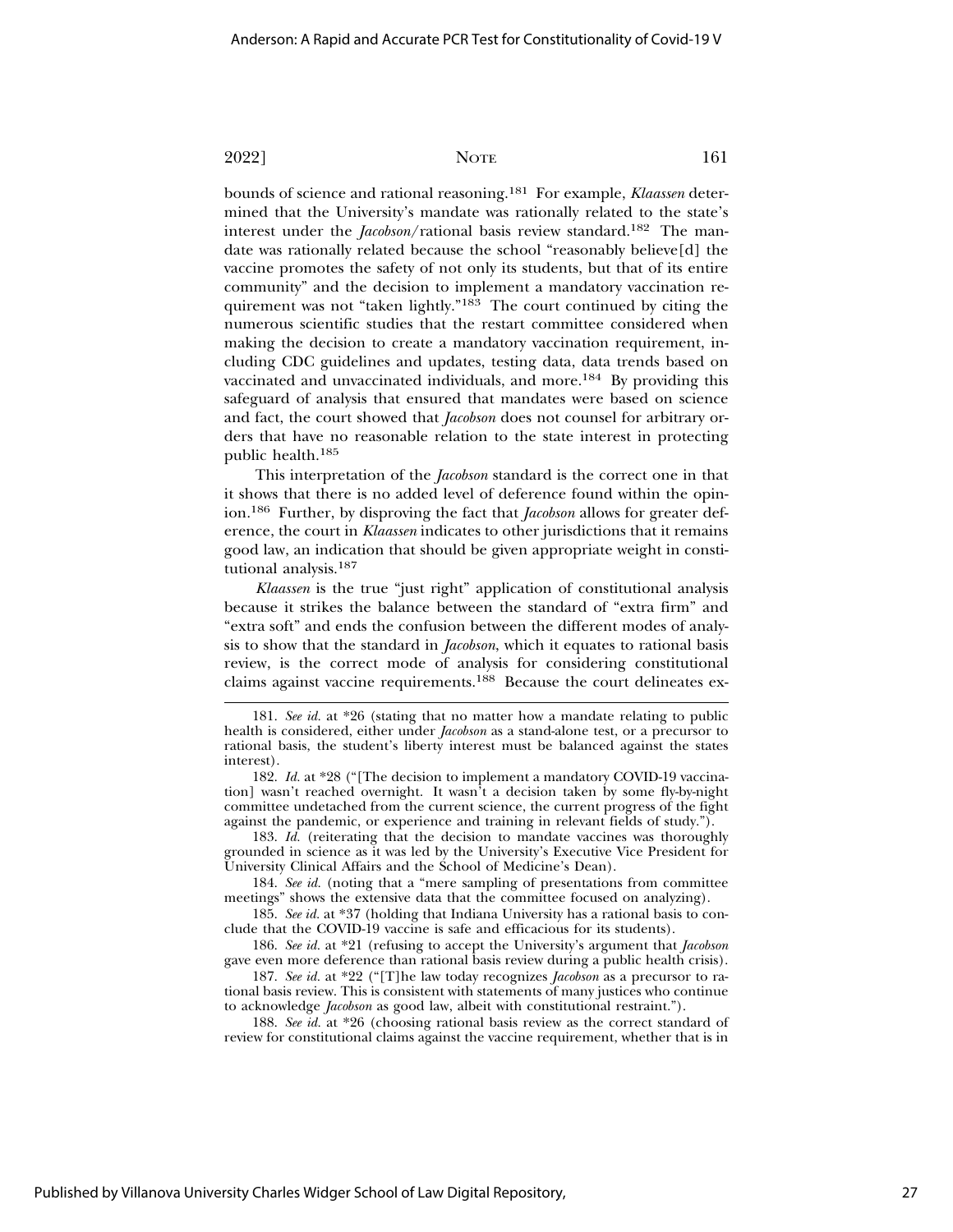actly when the Jacobson test is appropriate—whenever rational basis review should be employed—the only symptom of *Klaassen* will be clarity.189

#### VI. CONSTITUTIONAL CLARITY: A SYMPTOM OF <sup>K</sup>LAASSEN

With COVID-19 feeling ever-present and the relatively low vaccination rate in the United States, *Klaassen*'s clear application will become a necessary precedent when other public schools and institutions create stricter guidelines.190 For example, in *Harris v. University of Massachusetts*, 191 which was decided a month after *Klaassen*, a federal judge in the District of Massachusetts denied a preliminary injunction that was filed by students at the University of Massachusetts, Lowell in protest of the mandatory vaccination requirement.192 The opinion did not discuss which standard should be adopted because the court did not have to engage in a lengthy analysis to determine if a deferential standard or the modern tiered standard was appropriate.193 However, on multiple occasions, it cited to *Klaassen* as an authority that provides the correct standards for constitutional analysis.194 Accordingly, the court adopted the constitutional analysis that *Klaassen* endorsed: submitting mandatory vaccination challenges to rational basis review while maintaining the language and tenants of *Jacob-*

189. *See* Jessica L. Galanos, *University Vaccine Mandate Constitutionally: A Review of the US Seventh Circuit's IU Decision,* BRICKER (August 5, 2021), https:// www.bricker.com/resource-center/COVID19/publications/university-vaccinemandate-constitutionality-a-review-of-the-us-seventh-circuits-iu-decision [https:// perma.cc/M9G6-PBVL] (purporting that *Klaassen* will become a signal to other courts that clearly indicates how to analyze similar constitutional challenges to vaccine mandates).

190. *See* Maria Caspani & Dan Whitcomb, *Rising Coronavirus Cases Fuel Resurgence Fears as Biden Ramps up Vaccination Push,* REUTERS, (July 19, 2021), https:// www.reuters.com/business/healthcare-pharmaceuticals/us-coronavirus-cases-risefueling-fears-resurgence-2021-07-19/ [permalink unavailable], (stating in summer 2021 that the Delta variant caused the average number of daily new COVID-19 cases to triple and that the ruling in *Klaassen* could "set a precedent for similar vaccination orders in schools and business"); *see also* Hannah Ritchie, Edouard Mathieu, Lucas Rodes-Guirao, Cameron Appel, Charlie Giattino, Esteban Ortiz-Os- ´ pina, Joe Hasell, Bobbie Macdonald, Diana Beltekian & Max Roser, *Coronavirus Pandemic (Covid-19),* OUR WORLD IN DATA, https://ourworldindata.org/covid-vaccinations?country=USA#citation [https://perma.cc/47WY-ZRTV] (last visited February 27, 2022) (noting that sixty-five percent of the US population is fully vaccinated as of February 27, 2022).

191. No. 1:21-cv-11244-DJC, 2021 WL 3848012 (D. Mass., Aug 21, 2021).

192. *Id.* at \*1 (holding that the students did not meet the standard for a preliminary injunction and, therefore, denying their motion).

193. *See id.* at \*6 (proceeding directly from the facts and procedural background to the substantive due process discussion without any mention of the correct standard of review).

194. *Id.* (citing *Klaassen* when determining that the Supreme Court has settled that it is within the police power for states to mandate a vaccine and when determining that there is a legitimate state interest in mandating a vaccine).

the form of a *Jacobson* analysis or under the modern tiers of constitutional scrutiny).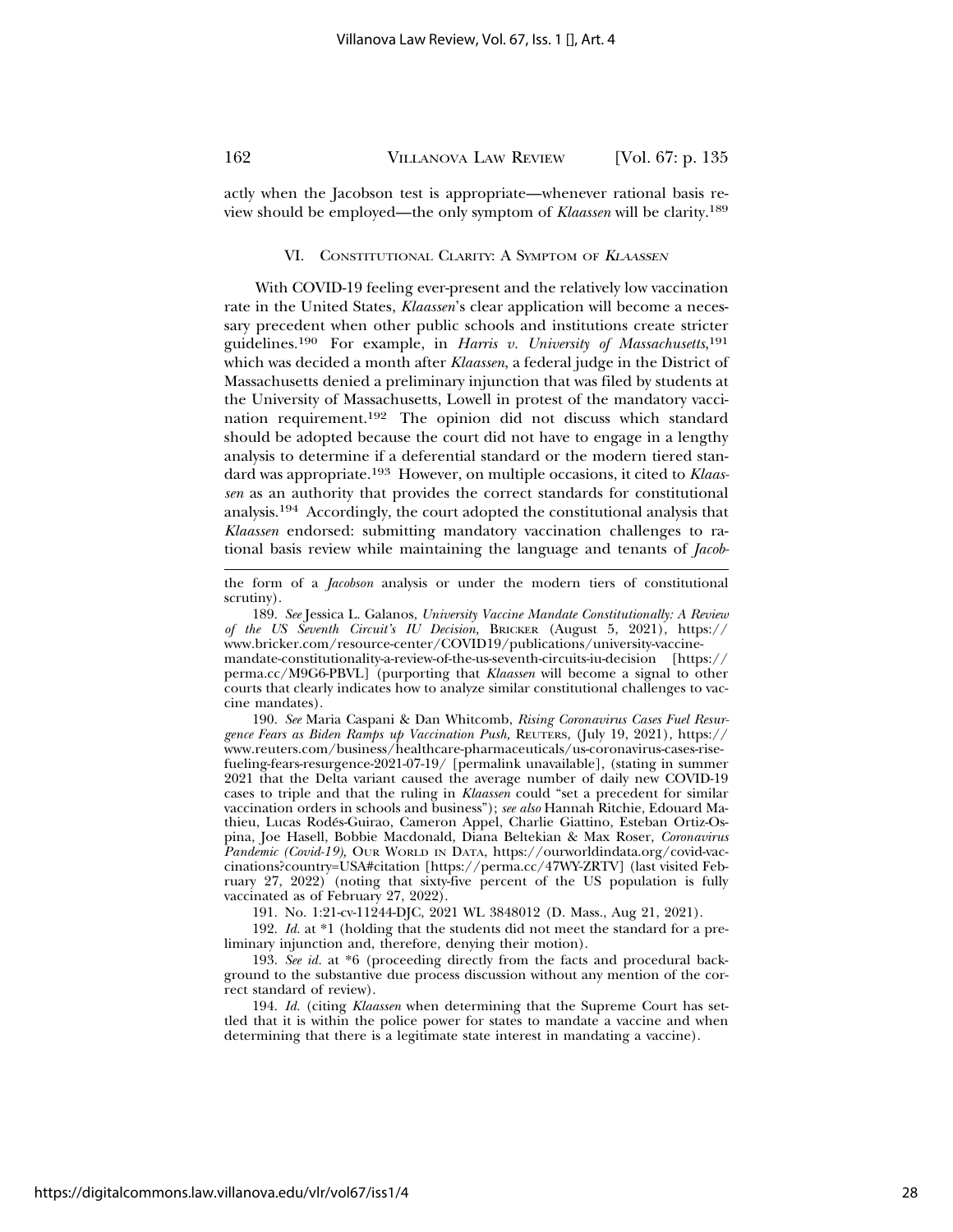*son*. 195 Additionally, the court applied the melded constitutional analysis test *Klaassen* supported by noting in its opinion that *Jacobson* essentially applied rational basis review.196

Opinions such as *Harris* are indicators that the mode of analysis adopted in *Klaassen* will be the definitive mode of analysis courts should adopt in the future.197 Clarity and consensus regarding what mode of constitutional analysis to apply is important especially because the opinion in *Klaassen* can be extended to cover other public institutions, such as police departments and cities, where similar litigation over mandatory COVID-19 vaccinations is occurring.198

Another affirmation of the court's reasoning in *Klaassen* arrived when the Supreme Court rejected Indiana University student's application for review. This review was the first time the Supreme court had considered an issue pertaining to mandatory COVID-19 vaccination requirements.199 While the Court rejected the application for emergency injunctive relief without comment, such an action indicates the Supreme Court's acknowledgment that the reasoning in *Klaassen* was sound and that other claims are unlikely to succeed if they use the same argument as the students.200 Further, this decision to affirm the appellate court and district court's decisions to deny injunctive relief may indicate that the Supreme Court approves of the district court's interpretation of two important Supreme Court cases, *Jacobson* and *Roman Catholic Diocese*, and the melding of modern tiered analysis with the *Jacobson* standard.201

While most signs point to *Klaassen* becoming leading precedent when it comes to questions of constitutionality of mandatory vaccines for public

<sup>195.</sup> *See id.* (deciding that the right to not be vaccinated is not a fundamental right and that *Jacobson* "commands a deferential standard for analyzing Fourteenth Amendment challenges to generally applicable public health measures" and that the state showed a "real or substantial relation" to public health and safety).

<sup>196.</sup> *Id.* (rejecting Plaintiff's attempt to distinguish *Jacobson* and citing to Justice Gorsuch's concurrence in *Roman Catholic Diocese v. Cuomo*, which reasoned that *Jacobson* applied rational basis review).

<sup>197.</sup> *See* Galanos, *supra* note 189 (clarifying while Klaassen was not decided on the merits, the likelihood of success was decided).

<sup>198.</sup> *See* Jennifer Piatt, *COVID-19 Vaccination Mandates- Recent Cases,* NETWORK FOR PUB. HEALTH L. (Oct. 26, 2021), https://www.networkforphl.org/resources/ covid-19-vaccination-mandates-recent-cases/ [https://perma.cc/TH4Y-9TY4] (detailing the pending cases over mandatory COVID-19 vaccinations, including ones brought by police officers and theater owners against the governor and mayor respectively).

<sup>199.</sup> *See* Klaassen v. Trs. of Ind. Univ., No. 21A15, 2021 U.S. Lexis 3677, at \*1 (2021) (rejecting an application for emergency injunctive relief by the Supreme Court).

<sup>200.</sup> *See* Howe, *supra* note 118 (noting that the Supreme Court denied student's request "without comment, without seeking a response from the state, and without referring the request to the full court for a vote").

<sup>201.</sup> *See id.* (remarking that a denial without comment suggests that the other justices did not regard the dispute as a particularly close case, therefore affirming the reasoning of the lower courts).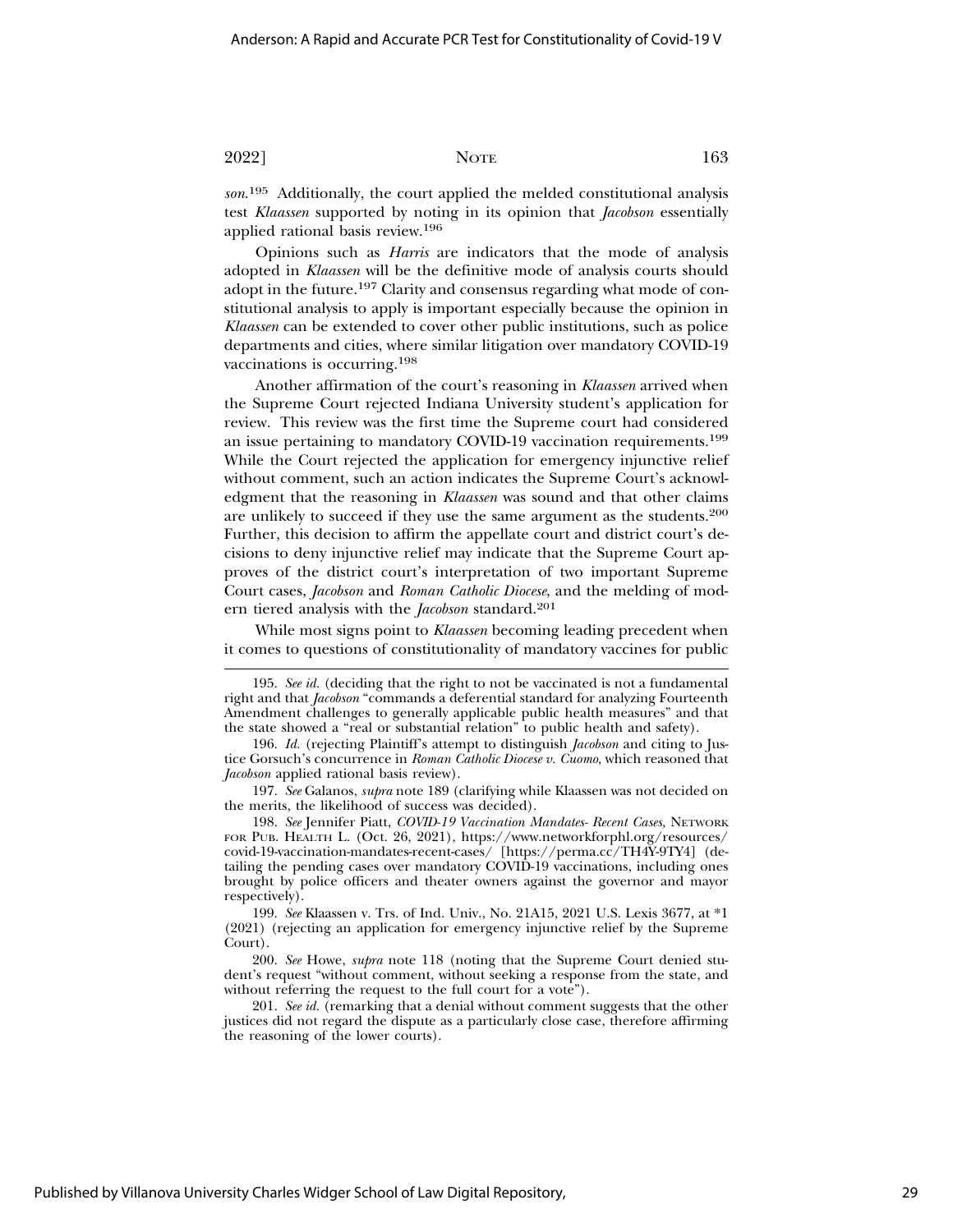institutions, *Klaassen* only reviewed the issues in terms of granting or denying a preliminary injunction.202 The preliminary injunction standard is quite a high standard to meet and calls for emergency action from the court, rather than decisions based on the merits.203

The standard calls for students to make a showing that: (1) absent preliminary injunctive relief, they will suffer irreparable harm in the interim prior to a final resolution; (2) there is no adequate remedy at law; and (3) they have a reasonable likelihood of success on the merits.204 Because the third prong of the test called for the court to consider the success of the argument on its merits, the court delved into substantial constitutional analysis and determined that success was unlikely.205 The court's reasoning and analysis of the issue should not be seen as non-exhaustive, but it was limited to what it could review under such emergency time limitations.206 While the standard calls for the court to determine the success on the merits as would be determined by an ordinary issue, the standard means that *Klaassen* only puts the issue to rest for now, not for good.<sup>207</sup>

While *Klaassen* only represents a decision based on an appeal for a preliminary injunction, its importance cannot be understated. *Klaassen* is the first time a district court, appellate court, and the Supreme Court addressed mandatory COVID-19 vaccinations.208 By finding vaccine requirements were constitutional in this case, the court created a greater challenge to the next party that wants to challenge mandatory COVID-19

205. *See id.* at \*44 ("The evidence today shows that the students have little chance of success: Indiana University is reasonably pursuing a legitimate aim of public health for its students, faculty, and staff.").

206. *See id.* ("[N]ot every stone has been unturned by the parties. Not every witness has testified. Although constituting more than 100 exhibits and testimony from many individuals . . . this still is a preliminary record[.]").

207. *See id.* (stating that the decision is not one "after a final trial on the merits" and that the decision was "based on evidence, testimony, and briefing that the parties produced on an emergent timetable").

208. *See id.* at \*14 (noting that "[n]o case to date has decided the constitutionality of whether a public university . . . may mandate that its students receive a COVID-19 vaccine"); *see also* Howe, *supra* note 118 (stating that *Klaassen* was the first test of COVID-19 vaccine requirements to arrive at the Supreme Court).

<sup>202.</sup> *See* Klaassen v. Trs. of Ind. Univ., No. 1: 21-CV-238 DRL, 2021 WL 3073926, at \*1 (N.D. Ind. July 18, 2021), *aff'd 7* F.4th 592 (7th Cir. 2021) (announcing that the Court's decision is only in the context of granting or denying a preliminary injunction motion).

<sup>203.</sup> *See id.* at \*15 (explaining that a preliminary injunction is a "very farreaching power, never to be indulged [ ] except in a case clearly demanding it" (alteration in original) (internal quotation marks omitted) (quoting Cassell v. Snyders, 990 F.3d 539, 544 (7th Cir. 2021))).

<sup>204.</sup> *Id.* (alteration in original) (quoting Tully v. Okeson, 977 F.3d 608, 612- 13 (7th Cir. 2020)).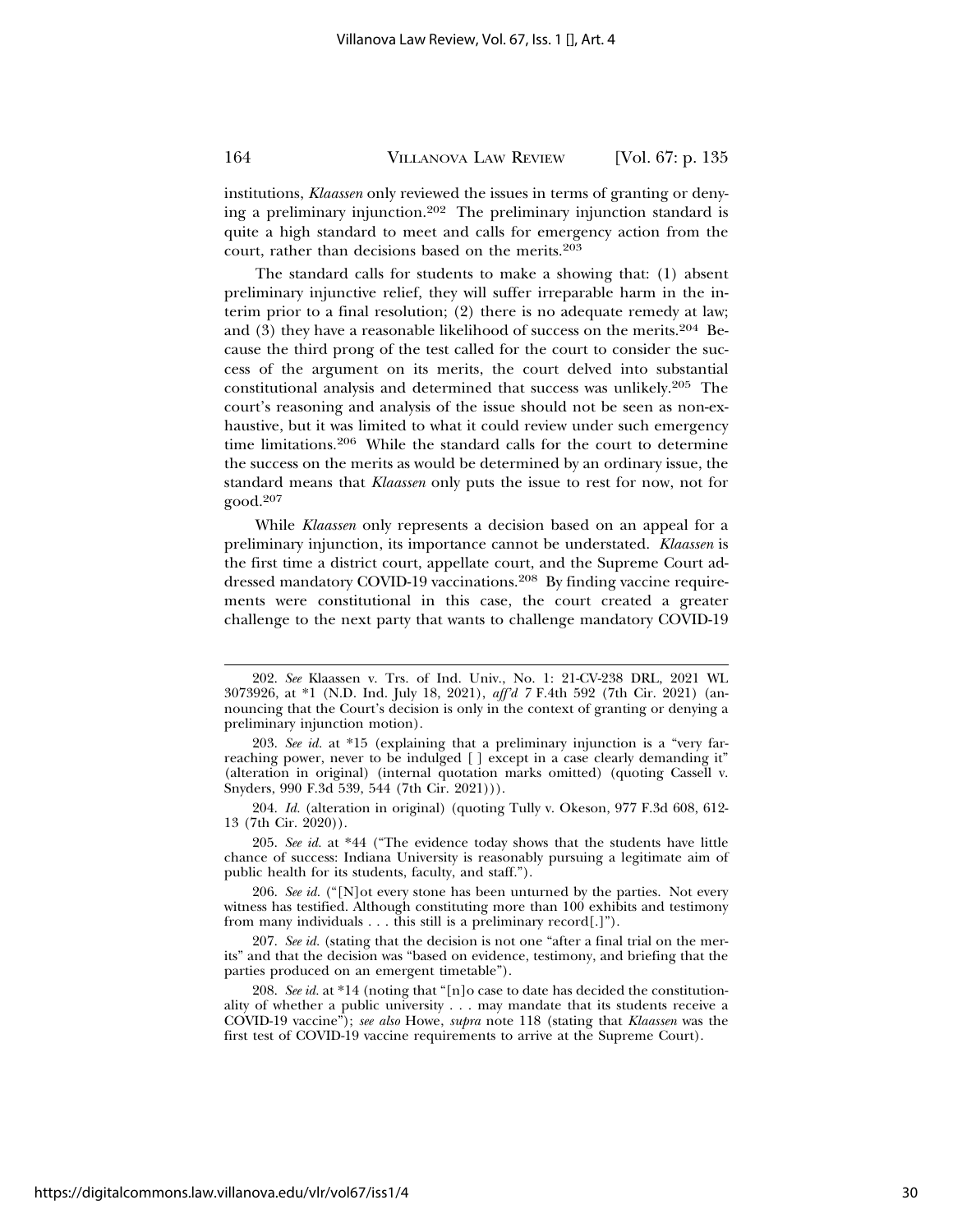regulations, because the next party must show more than what was offered by the students in this case.209

*Klaassen* will not be the last time that the Supreme Court addresses questions about mandatory vaccinations. In fact, the 2022 Supreme Court docket has already been filled with mandatory COVID-19 vaccination questions due to President Biden's Order that over one hundred million Americans get vaccinated.210 While these cases are paramount to building precedent around mandatory vaccinations, they do not affect the solid, reliable, and clear outcome of *Klaassen.*211 The Supreme Court overturned Biden's order to have all private employees vaccinated because the Occupational Safety and Health Administration did not meet the burden for an emergency temporary standard—not because it violated a citizen's Fourteenth Amendment right.212 Additionally, the mandate for all medical professionals to be vaccinated to receive Medicare and Medicaid funding was found lawful not under constitutional claims, but because it was within the power of the Secretary of Health to establish certain standards of health and safety for facilities eligible for Medicare and Medicaid funding.<sup>213</sup>

209. *See Klaassen,* 2021 WL 3073926, at \*45 ("[T]he students here haven't established a likelihood of success on the merits on their Fourteenth Amendment due process claim, or that the balance of harms or the public's interest favors the extraordinary remedy of a preliminary injunction, before a trial on the merits.").

210. *See Biden's New Vaccine Requirements Draw Praise, Condemnation and Caution,* N.Y. TIMES, (Sept. 19, 2021), https://www.nytimes.com/live/2021/09/09/ world/covid-delta-variant-vaccine [https://perma.cc/BCQ3-FW5J] (explaining that President Biden's vaccine orders will mandate that health care workers, federal workers, federal contractors, and some private sector employees get vaccinated); *see also* Biden v. Missouri, 142 S. Ct. 647, 654 (2022) (determining that the Secretary of Health's mandate for all medical professionals to get a COVID-19 vaccination was permissible); *see also* Nat'l Fed'n of Indep. Bus. v. DOL, OSHA, 142 S. Ct. 661, 666 (2022) (finding unlawful OSHA's emergency temporary standard calling for all private employers with more than one hundred employees enforce mandatory COVID-19 vaccinations).

211. For discussion about the issues raised in the Supreme Court cases discussing Biden's vaccination mandate, see *infra* notes 212–13 and accompanying text.

212. *See Nat'l Fed'n of Indep. Bus.,* 142 S. Ct. at 666 ("Although Congress has indisputably given OSHA the power to regulate occupational dangers, it has not given that agency the power to regulate public health more broadly."). An emergency temporary standard can only be lawful when the secretary of labor shows "(1) that employees are exposed to grave danger from exposure to substances or agents determined to be toxic or physically harmful or form new hazards and (2) that the emergency standard is necessary to protect employees from such danger." *Id.* at 663. In this case, the court found that the emergency temporary standard was inappropriate because COVID-19 was not a specific occupational hazard but was more generally a public health hazard, therefore OSHA had extended its reach too far. *Id.* at 665–66.

213. *See Biden,* 142 S. Ct. at 650–51 (noting that the Secretary of Health has already established regulations much of which concern "infection prevention" and preventing "the development and transmission of communicable diseases and infections" therefore the COVID-19 vaccination is within their power).